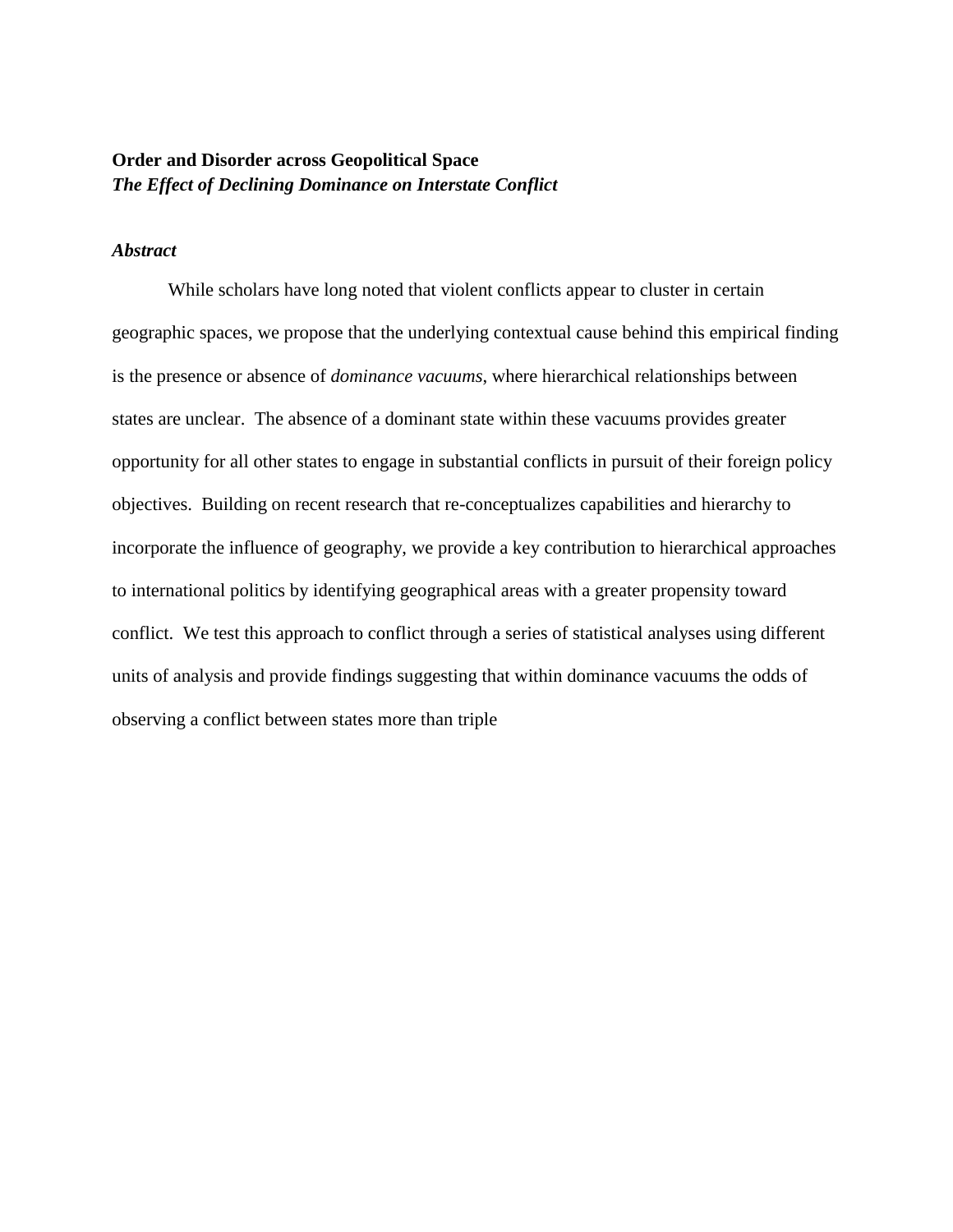# *Introduction*

Western Europe was one of the bloodiest geographical places during the 19<sup>th</sup> and early 20<sup>th</sup> centuries; today, it is one of the most peaceful and cooperative spaces in the history of the modern state system. Border conflicts in the nineteenth century between newly formed postcolonial states in the Western Hemisphere have mostly changed to patterns of economic interdependence and cooperation. Following the termination of the Cold War, East Asia has emerged as a more peaceful region despite unresolved and ongoing territorial disputes. In contrast to these regional transformations, the Middle East and Central Asia continue to be geopolitical spaces of recurring conflict and violence, despite substantial efforts by major powers to bring tranquility to these regions. How might a geopolitical space, nested in ongoing, brutal conflicts for centuries, suddenly emerge as a region of peace while other regions continue, or emerge into, a cycle of conflict? In this effort we present one argument to account for these geopolitical patterns. We suggest that a key contextual contribution to this puzzle is the presence or absence of *dominance vacuums*, where hierarchical relationships do not dominate in a particular geopolitical space.

Waltz's (1979) key assumption regarding anarchy in international politics has been strongly contested by structural approaches that focus instead on the salience of hierarchy in the international system. Exemplified by the work of scholars that include Lake (2002; 2010), Rasler and Thompson (1994), Organski and Kugler (1984), and Lemke (2002), much of this research argues that dominant states, either major powers or regional powers, seek to create order and establish hierarchical arrangements. Their dominant power—over either the entire system or smaller geographical spaces—often creates a deterrent against numerous forms of conflict between states. The ebbs and flows in established global and/or regional hierarchies (and the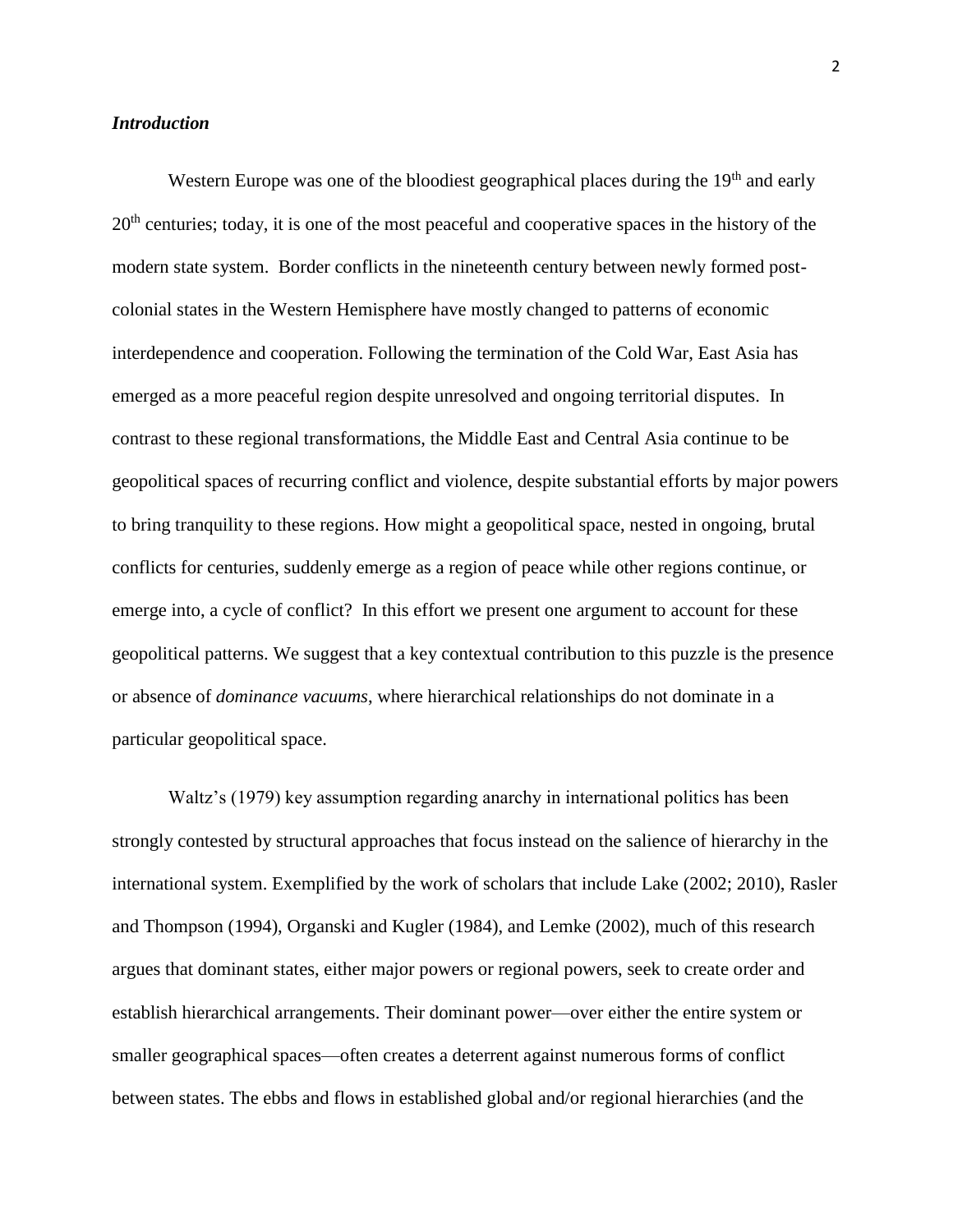growth or decline in the relative power of major powers) may then explain much about the conditions under which conflicts are likely to occur.

Existing structural theories offer two typical drawbacks. First, they often address dynamics that are restricted to a small group of major powers and contenders, dismissing much else that forms the contours of international politics. Second, they offer explanations that appear to be too deterministic, failing to take into account the broad range of other considerations, especially at the regional, dyadic, and monadic levels of analysis, that have been identified as strong determinants of conflict behavior. There is a rich literature and strong empirical findings relating conflict onset to the presence of democracy (Dixon, 1994; Farber and Gowa 1995; Gleditsch and Hegre 1997), democratization (Ward and Gleditsch 1998; Mansfield and Snyder 2002), commercial interdependence (Barbieri 1996; Gartzke 1998, 2007; Oneal, Russett, and Berbaum 2003; Russett and Starr 2008), and relative capabilities (Bueno de Mesquita 1980; Doran 1991; Kim 1996).

Often implicitly related to structural hierarchical theories, there is also a long history in the study of international politics that has focused on the salience of geopolitics and regions in international affairs. Starting at least with MacKinder (1904), geopolitical conflicts have been emphasized in the literature, and with the end of the Cold War they have reemerged once more (Blagden et al. 2011; Rosato 2011; Bergesen 2012). The study of regions, as geopolitical spaces, also has a long history, although theorizing has been hampered by major quarrels over definitions, analytical frameworks, and the consequent absence of a rigorous typology that would meaningfully differentiate geographical spaces (Breslin and Higgot 2000; Acharya 2007; Nolte 2010). Nevertheless, most large-N studies of conflict, when controlling for region—nearly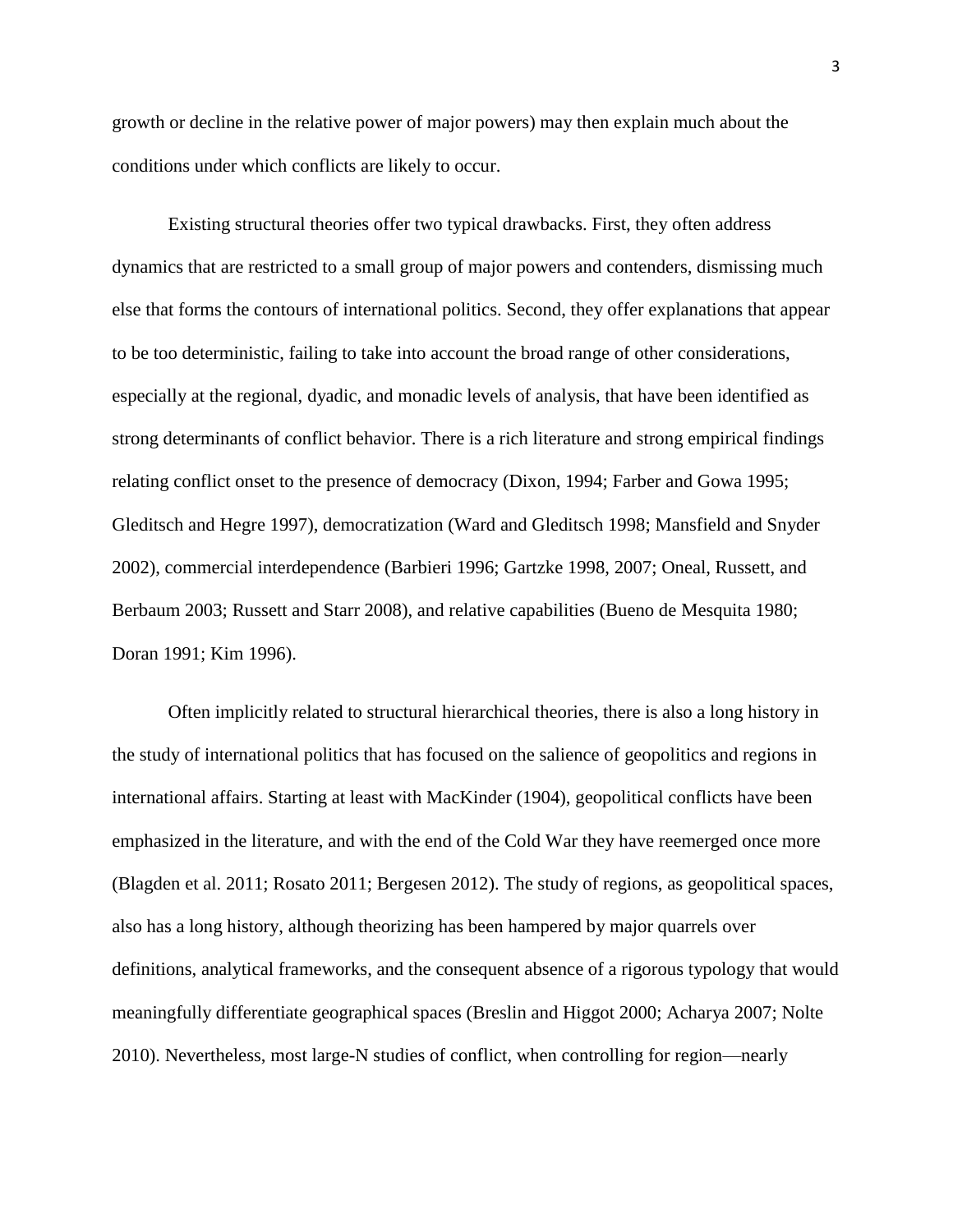regardless of the type of regional specification—often find substantial differences in conflicts across regional groupings (e.g. Solingen 2007).

Our purpose in this effort is to underscore the *contextual salience* of hierarchical structural considerations in the analysis of interstate conflicts and to suggest their linkages to geopolitical spaces and regions. In establishing such contextual salience, we augment other findings about the drivers associated with interstate conflict. For instance, we accept Vasquez' (1995) argument that most conflicts are driven by territorial issues. Our theoretical contribution is to show that the most likely physical places where such territorial issues explode into conflict are geopolitical places and spaces where dominant hierarchies are minimized. Likewise, we suggest that while numerous differences between regions matter, a critical contextual consideration between regions is the extent of hierarchical dominance (either global or regional) covering the designated geopolitical space.

Note that in linking hierarchical effects with geopolitical spaces, we seek to apply the common underlying structure behind contending hierarchical theories, without choosing a specific theoretical perspective. We accept for instance the value of Lake's (2011) conceptualization of hierarchy in understanding geopolitical areas in international affairs and the value of power transition theory in its application to geopolitical spaces (Lemke 2002), without necessarily accepting the focus of the research (conflict over global leadership by rising powers) or the causal drivers (relative parity combined with high dissatisfaction). Instead, we employ a delineation of hierarchical structure to highlight the importance of contextual considerations in the analysis of patterns of international conflict (and cooperation) based on a variety of theories of international politics.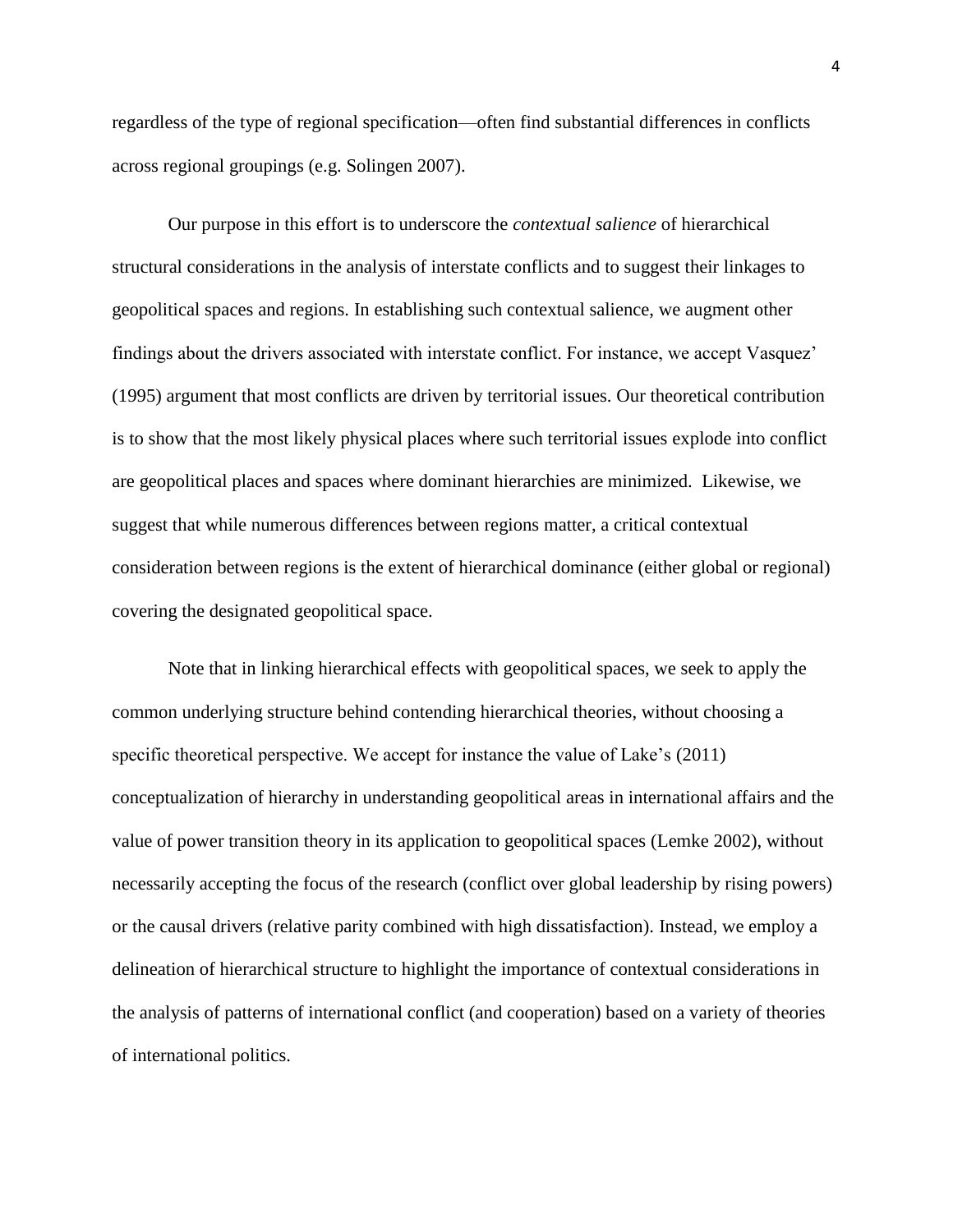We do not dispute that conflict emerges from substantial differences in foreign policy preferences between states. However, we suggest that whether those preferences are driven by regime differences (democratic peace theory), lack of mutual payoffs from the status quo (commercial peace theory), or other phenomena that differentiate and drive policy makers toward conflicts, the proclivity to engage in conflict toward one another is significantly conditioned by systemic *context*: the extent of hierarchical dominance under which such state actors conduct their affairs and pursue their differences.

Our contribution to the literature is to not only underscore but also integrate the *context* of power distribution across geographical space at the system level with other explanations of conflict at other levels of analysis. In doing so, we reintroduce what some have observed before us: that conflicts tend to cluster within specific geographic spaces (MacKinder 1904; Cohen 1973, 1982, 1991; Hensel and Diehl 1994). Unlike hegemonic stability, power transition, or global leadership theories, however, we do not focus on the creation of order and hierarchy as much as its absence: where hierarchical dominance is minimized and where major powers are least able to control, we identify dominance vacuums where conflict is most likely to occur, all other things being equal.

We extend the logic of theories rooted in systemic hierarchy beyond the interactions of major powers to all states in the international system, residing within geographic spaces characterized by structural considerations ranging around the extent of hierarchical dominance. We proceed first by laying the foundation of dominance vacuum theory within the conflict, political geography, and hierarchy literatures. Second, we provide a detailed explanation of the operationalization of our concepts. Third, we provide illustrations of dominance vacuums at two historically salient time periods and discuss the implications of our approach. Finally, we show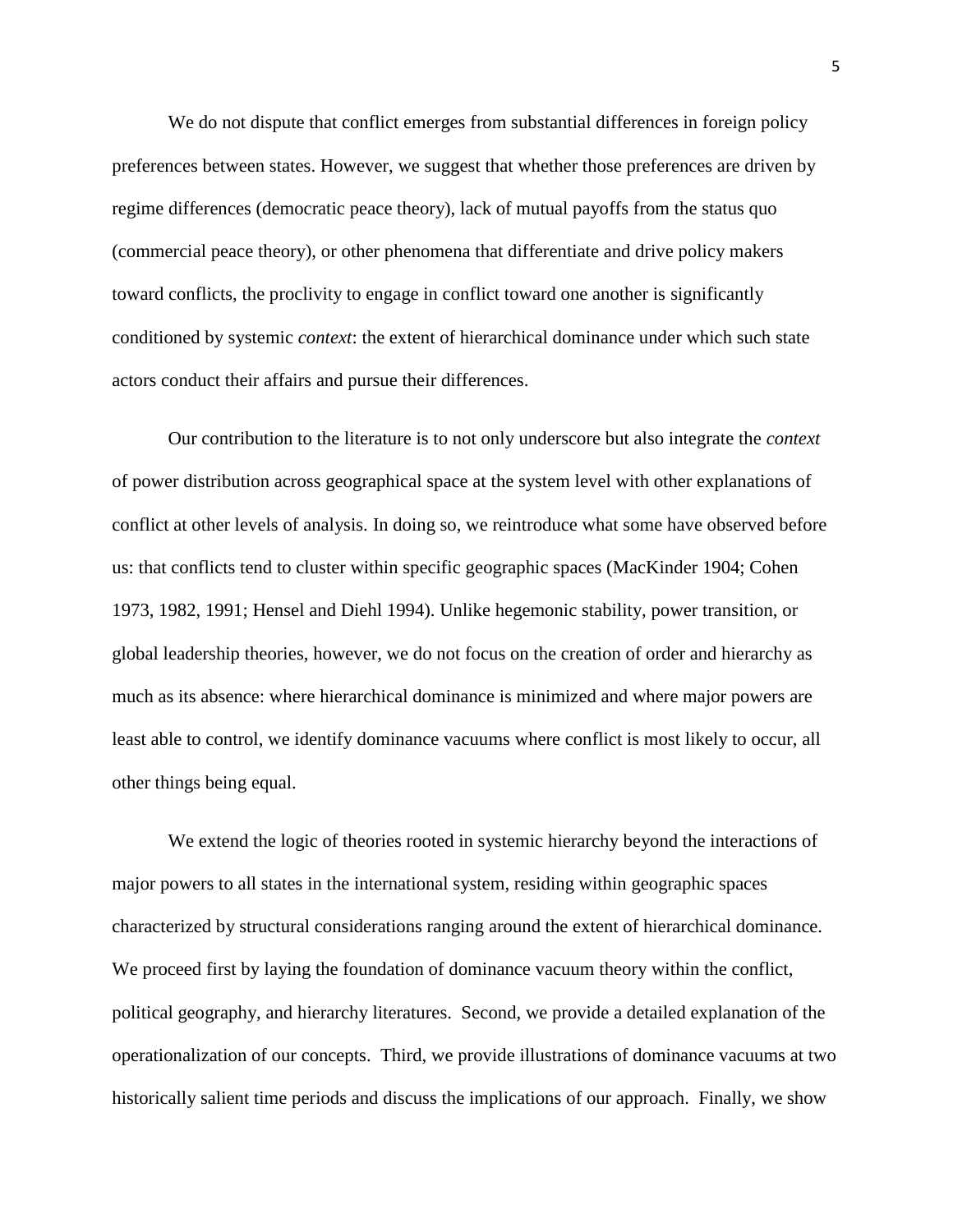support for our predictions through three logit models using separate units of analysis to demonstrate the robustness of our findings across existing explanations of conflict. Our findings suggest that conflict is more than thrice as likely within dominance vacuums.

## *A Theory of Dominance Vacuums*

Accepting the assumption of hierarchies in international politics does not necessarily imply that they are either stable over time or that they cover all of geopolitical space. Much of the dominance of major powers depends on their capabilities and reach, and the extent to which the capabilities of other major powers and regional powers may intrude on the same geopolitical space. It is plausible, then, that in the international system there are simultaneously spaces where one state dominates and those spaces where states' projected capabilities are contested. Furthermore, as capabilities change, a geopolitical space may change from one of major power dominance to one where such dominance no longer exists.

We propose that in those spaces where no single state dominates, a *dominance vacuum* is formed and in that vacuum there is greater opportunity for conflict between states within that space. Such a vacuum is created when a single powerful state no longer is able to manifest dominant capabilities within in a specific geopolitical space, either because its strength is insufficient to reach into that particular space with overwhelming strength, or its reach is now checked by the reach of other powers within that same geopolitical space. In this sense, the vacuum to which we refer is the absence of dominance by a single state, rather than the absence of all power in the geopolitical space. While power hierarchies dominate substantial parts of international politics, it is in the geographical spaces that lack clearly defined hierarchies that we propose will be the most conflict prone.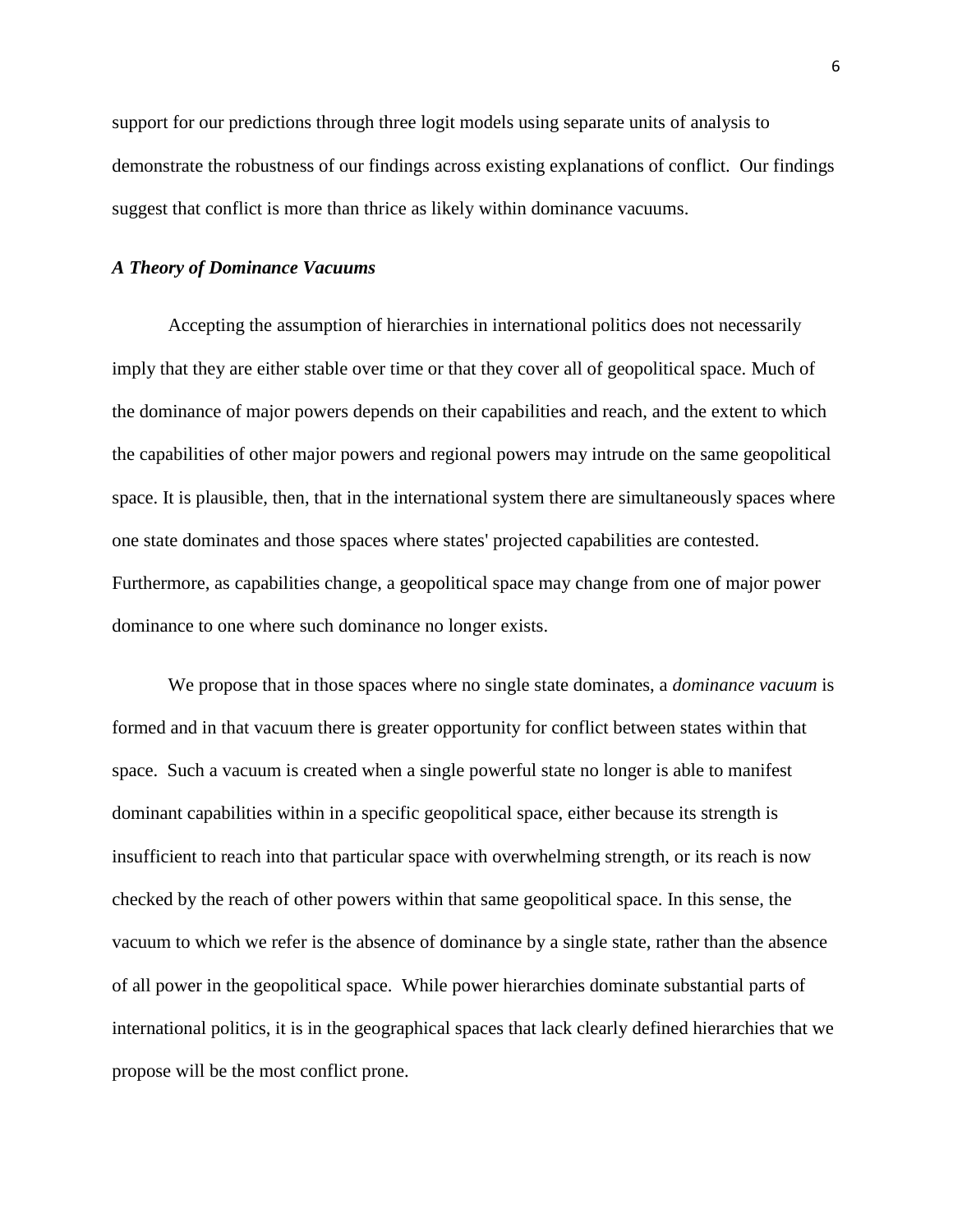Some have argued that one contextual variable that may increase the probability that states will experience conflict is the absence of hierarchy and the order which that hierarchy provides (Keohane 1980; Webb and Krasner 1989; Volgy and Imwalle 2000); otherwise, dominant states use their capabilities to create economic and security architecture resulting in relative peace and stability (Geller and Singer 1998; Gilpin 1988). A narrower interpretation would suggest that within a dominance vacuum, the viability of conflict engagement is increased due to the absence of a single dominant state to deter its use. Whether the driver is complex (the creation of order) or simple (dominant power creating a deterrent effect), applying these principles to the distribution of capabilities across geopolitical spaces suggests conflict is less likely in geographic spaces analytically proximate to dominant states in the system.

In those geographic spaces less proximate to the strongest states in the system, where dominant states cannot fully reach with their capabilities or their projected capabilities are being matched by another projecting strong state, no major power will be able to exercise unilateral influence over order or to provide a clear deterrent effect over states within the vacuum. First, the use of conflict within the space becomes more attractive to the strongest projecting states than in other geographic spaces, especially given the relative ambiguity of conflict outcomes caused by movement towards parity (Fearon 1995). Second, central to this theoretical claim is the assumption within hierarchical theories of international politics that the more preponedereant the capabilities of a dominant state, the more peaceful the system (Wohlforth 1994; Volgy and Imwalle 1995), whereas the more salient a challenge to the dominant state, the greater the probability of conflict and war (Organski 1958; Organski and Kugler 1980; Lemke  $2002$ ).<sup>1</sup> Whether or not such conditions hold for major powers likely depends on a number of factors irrelevant to our efforts. What is important to us is to move the logic from major power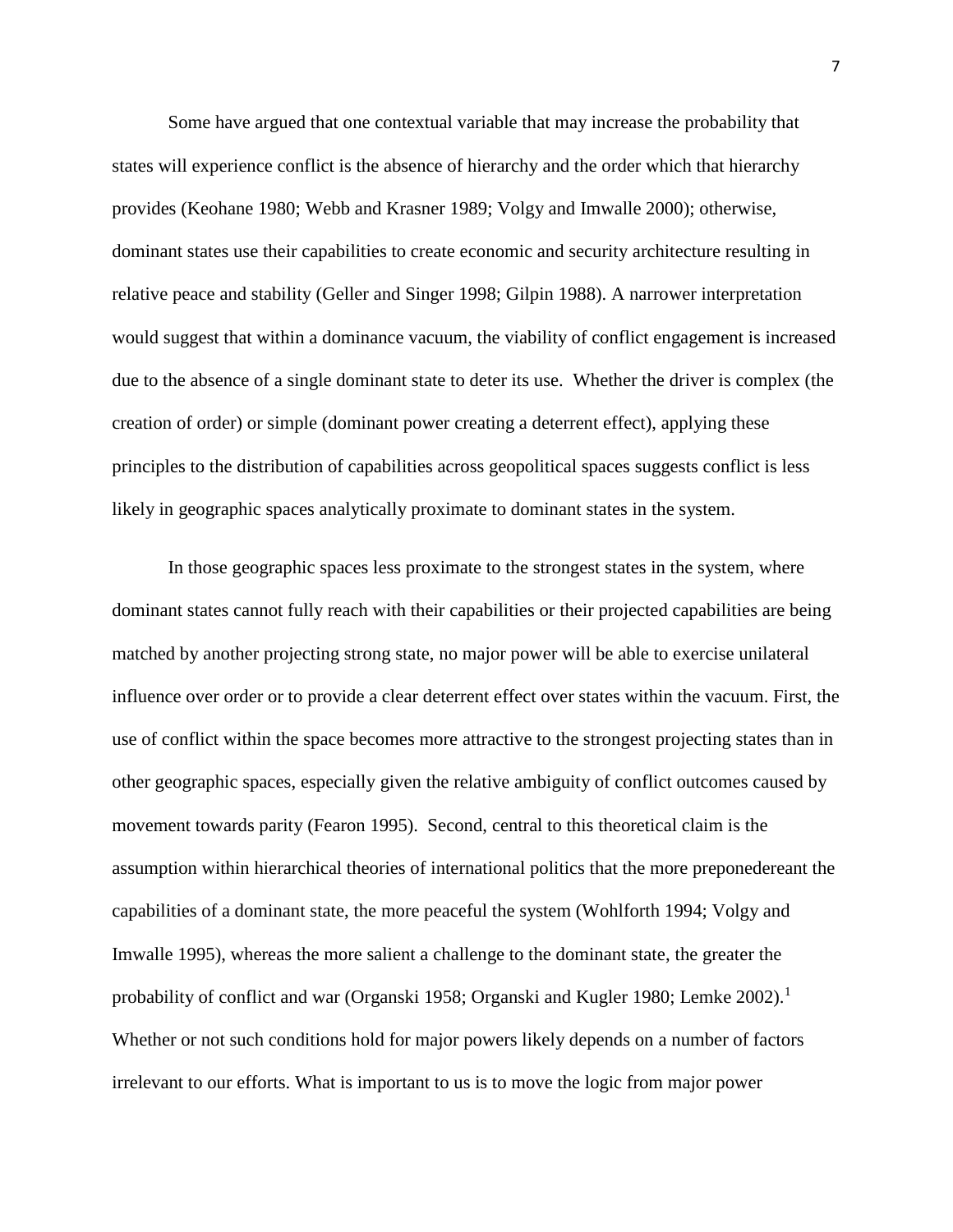relationships to geographical spaces, seeking to map out conditions where there is no dominant power and postulating that the resulting vacuum increases the likelihood of conflict for states situated within the vacuum. $2$ 

We extend the logic of previous work (e.g. Boulding 1962; Lemke 2002) modifying relative capabilities by geographic space to the system level, by modifying the capabilities of the most powerful states by distance to identify dominance vacuums where the ordering effect of power preponderance is relatively absent.<sup>3</sup> As Boulding (1962) first noted in his proposal of the loss of strength gradient, the further the distance from a state's borders, the less effective are a state's capabilities. While a dominant power may exist, its capabilities are not consistently dominant across all geographic space, eventually being matched (or even exceeded) by the power projection of another state in distant locations well beyond its own borders.<sup>4</sup> The positive heuristic of adapting conceptions of power distributions across geographic space provides insights into the heterogeneous influence of systemic hierarchy on different geographic spaces within the same time period. Thus the adaptation of systemic power distributions can set a highly salient *context* for existing explanations associated with conflicts between states.

Perhaps this is best noted for the case of one of the strongest explanations of conflict, Vasquez's (1995) emphasis on territoriality, providing important insights into both the location of conflict and likely dispute participants. Indeed, within the MID Locations dataset (Braithwaite 2010) used in this project is a preponderance of border related disputes. If our systemic framework is useful in detecting contextual, systemic constraints regarding conflict, then we should be able to shed further light on the dyadic literature that identifies the relationship between territorial issues and the generation of conflict between states. In fact, as illustrated in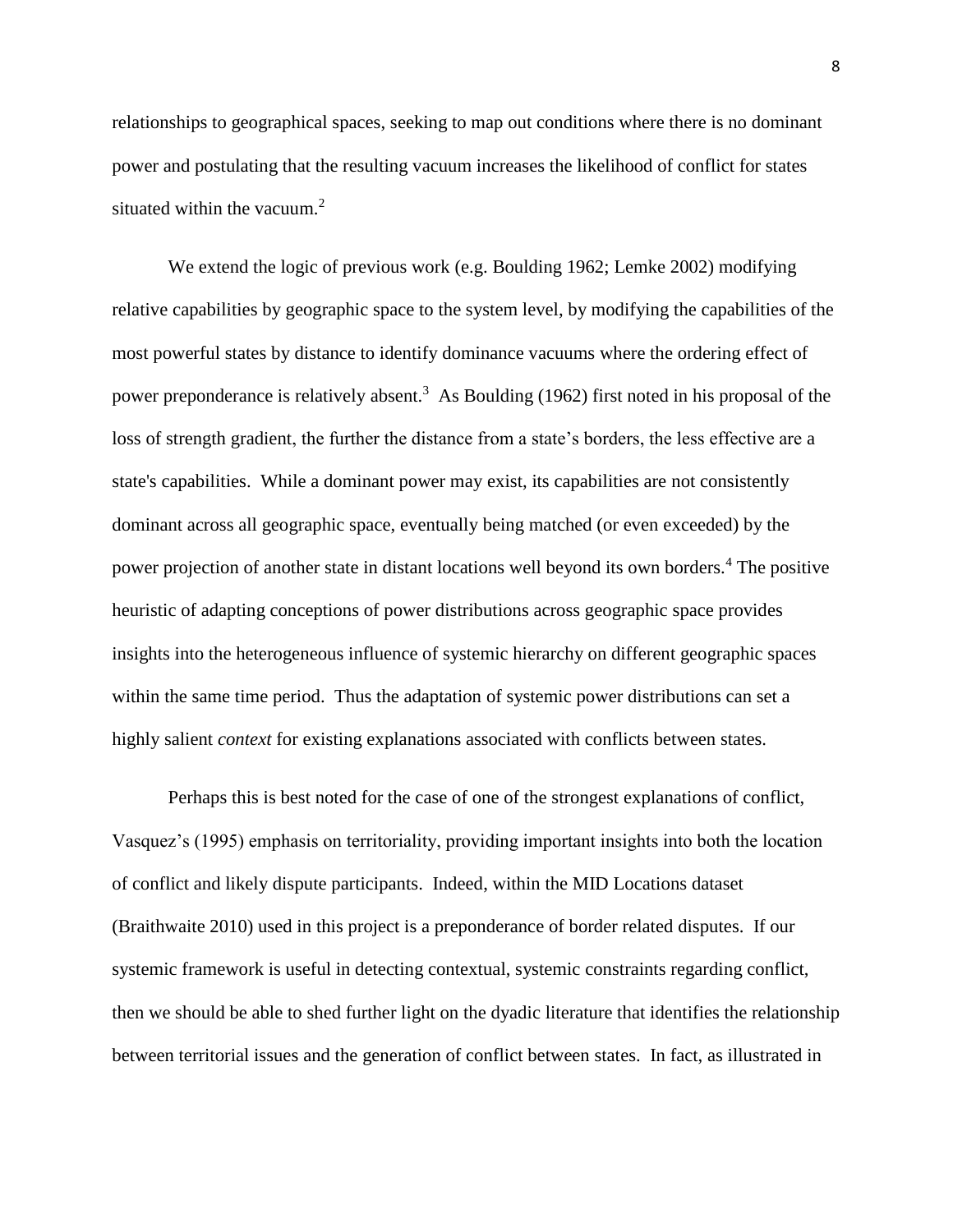Table 1,<sup>5</sup> those borders that reside within power vacuums appear to be the most volatile spaces in the international system.

# *[Table 1 About Here]*

By focusing on geopolitical spaces characterized by dominance vacuums, we shift the structural lens away from conflicts between great powers and toward conflicts in the international system as a whole. This change in framing is important for two reasons. First, consistently in hierarchical approaches, the interaction of the most powerful states in the system is the highest level, or "pyramid", of the international system within which all other subsystems are nested (e.g. Lemke 2002; Lake 2006). Following the logic of their description, the interactions of great powers provide the geopolitical context within which the interactions between all other states are nested, as depicted by Figure 1. Taking each large triangle to represent a dominant state projecting capabilities outward from their borders across geographic space, and those capabilities deteriorating by distance, those spaces where the great power is dominant are least likely to experience conflict. Alternatively, a dominance vacuum forms where no dominant state exists over the geographic space in the shaded area, as the two projecting states' capabilities are contested. States within these spaces have a greater opportunity to engage in conflict given the absence of a clear power to provide order and should the dominant powers engage in conflict, it is in theses spaces where the conflict is most likely to occur.

# **[Figure 1 About Here]**

Second, structural theories typically are limited to analyzing changes in conflict *over time,* and at points only when changes occur in the distribution of capabilities among major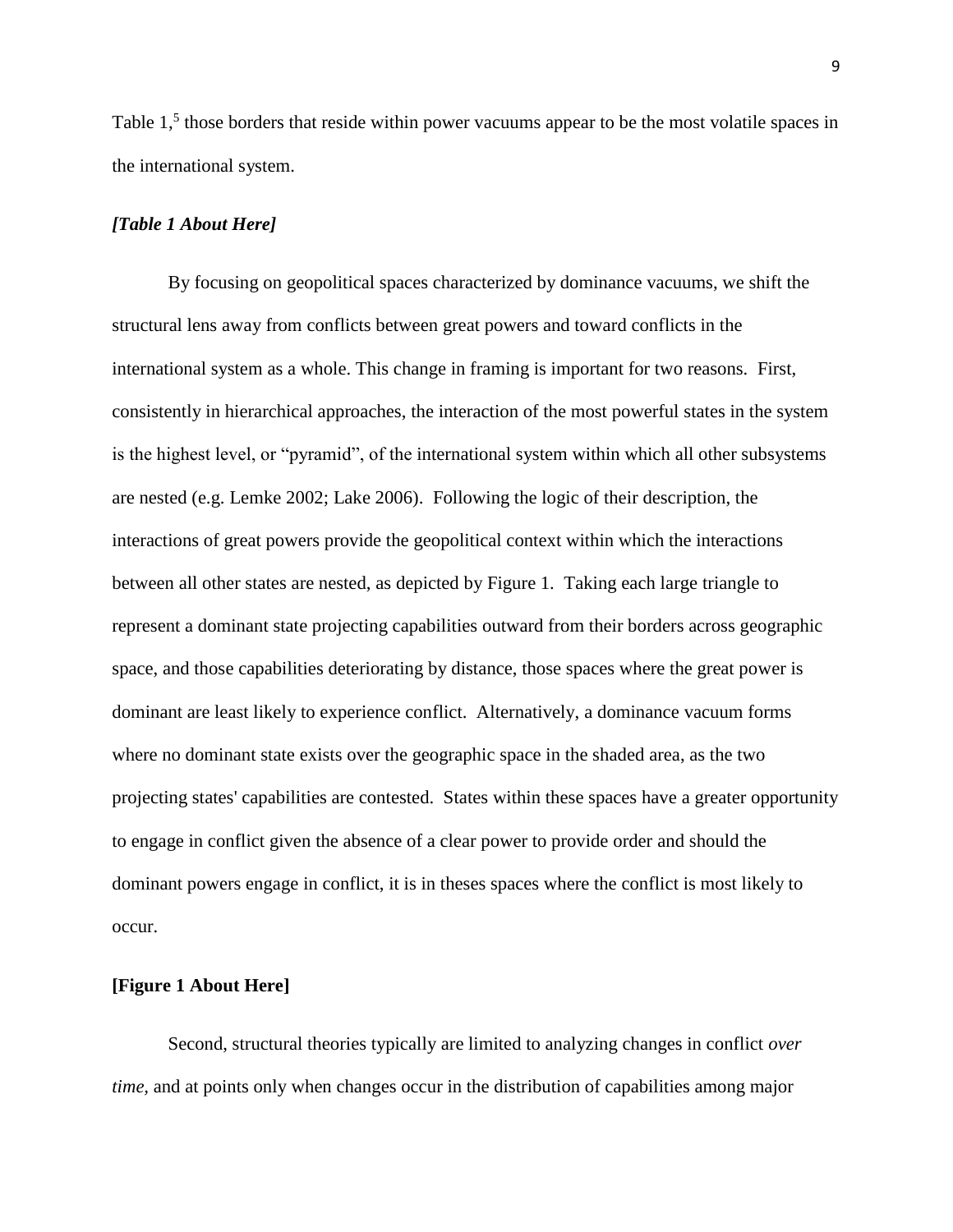powers (Organski and Kugler 1980; Houweling and Siccama 1988; Kim 1989; Gochman 1990). However, since we focus not on conflict between major powers, but the interactions between all states within vacuums where dominant powers have lost their preponderance (as illustrated in Figure 1), we provide a means of providing context for interstate conflict onset generally. Therefore, we test the following series of hypotheses, the first outlining the general expectation and the second two addressing issues specific to conflict participants:

*Hypothesis 1*: Geographic spaces characterized by dominance vacuums, where a clearly dominant state projecting power is absent, are more likely to experience conflict onset.

*Hypothesis 2:* Geographic spaces characterized by dominance vacuums, where a clearly dominant state projecting power is absent, are more likely to experience conflict between contending dominant major powers.

*Hypothesis 3*: Geographic spaces characterized by dominance vacuums, where a clearly dominant state projecting power is absent, are more likely to experience conflict between contiguous dyads within the vacuum.

#### *Data and Methods*

*Measuring Power Projection:*In order to identify the existence of dominance vacuums, we first chart the intersection of projected capabilities by the most powerful states. In geopolitical spaces where there is no dominant state, we expect that conflict is more likely to occur than in spaces where a dominant state is present. While the term "dominant power" is often used to describe the state at the pinnacle of the global power hierarchy, we depart from this convention by moderating the systemic hierarchical logic with geography: we generate not a single pyramid of hierarchy for the international system (e.g. Organski 1958, p. 365; Tammen et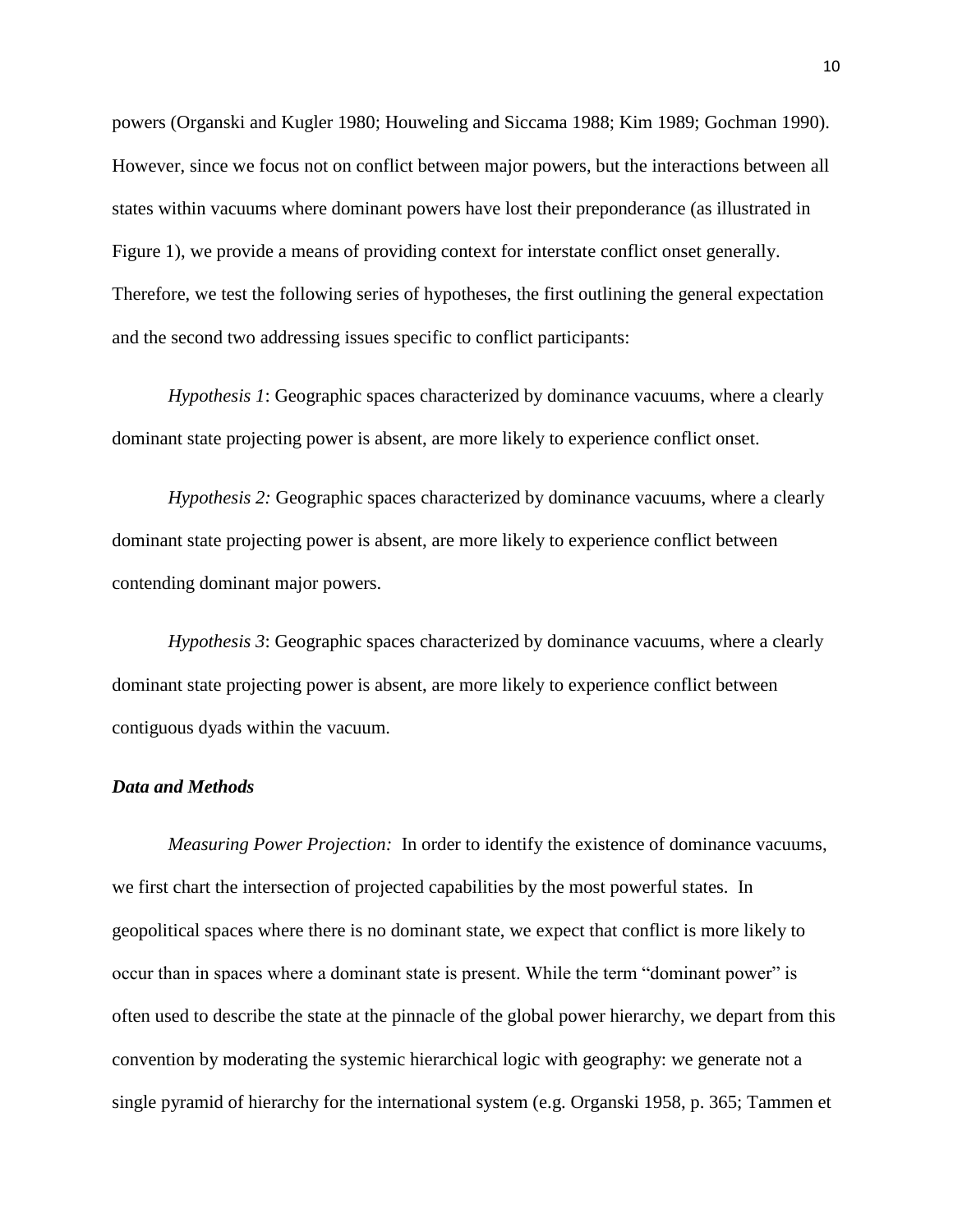al. 2000, p. 8), but many hierarchical pyramids blanketing the globe across geographic spaces, where the structure of power hierarchy for each pyramid is determined by the power projection of states.

We classify a state as a dominant power when it is dominant across at least some portion of geographic space. This includes most major powers, with significant capabilities, but also some regional powers that are so distant from major powers that they dominate within their immediate neighborhoods. For example, Brazil in the 1880s possessed far fewer capabilities than European powers, but had sufficient capabilities given its great distance from major powers to be dominant over its immediate geographic area. $6$  We identify 11 states dominant over some geographic space for a minimum of one year from 1916-2001: the United States, Russia/Soviet Union, the United Kingdom, China, Japan, Germany, Argentina, Brazil, Peru, South Africa, and Australia.<sup>7</sup>

To measure power projection by these states, we employ Bueno de Mesquita's (1981) operationalization of Boulding's (1962) loss of strength gradient, where the power of each state is scaled to any point in geographic space by

#### Pij = Powerlog[(miles)/(milesperday)+(10-*e*)]

where P is the power of some state *i* at point *j*, and *j* is a geographic point some number of miles from state *i*'s capital. Power is operationalized between 0 and 1 as the state's share of capabilities within the international system from the Correlates of War Composite National Material Capabilities Index (CINC) (Singer et al. 1972; Singer 1987).<sup>8</sup> The larger the equation in the exponent as a function of distance, the smaller the adjusted power capabilities will be for state *i* at point *j*. Miles per day represents the distance the projecting state is capable of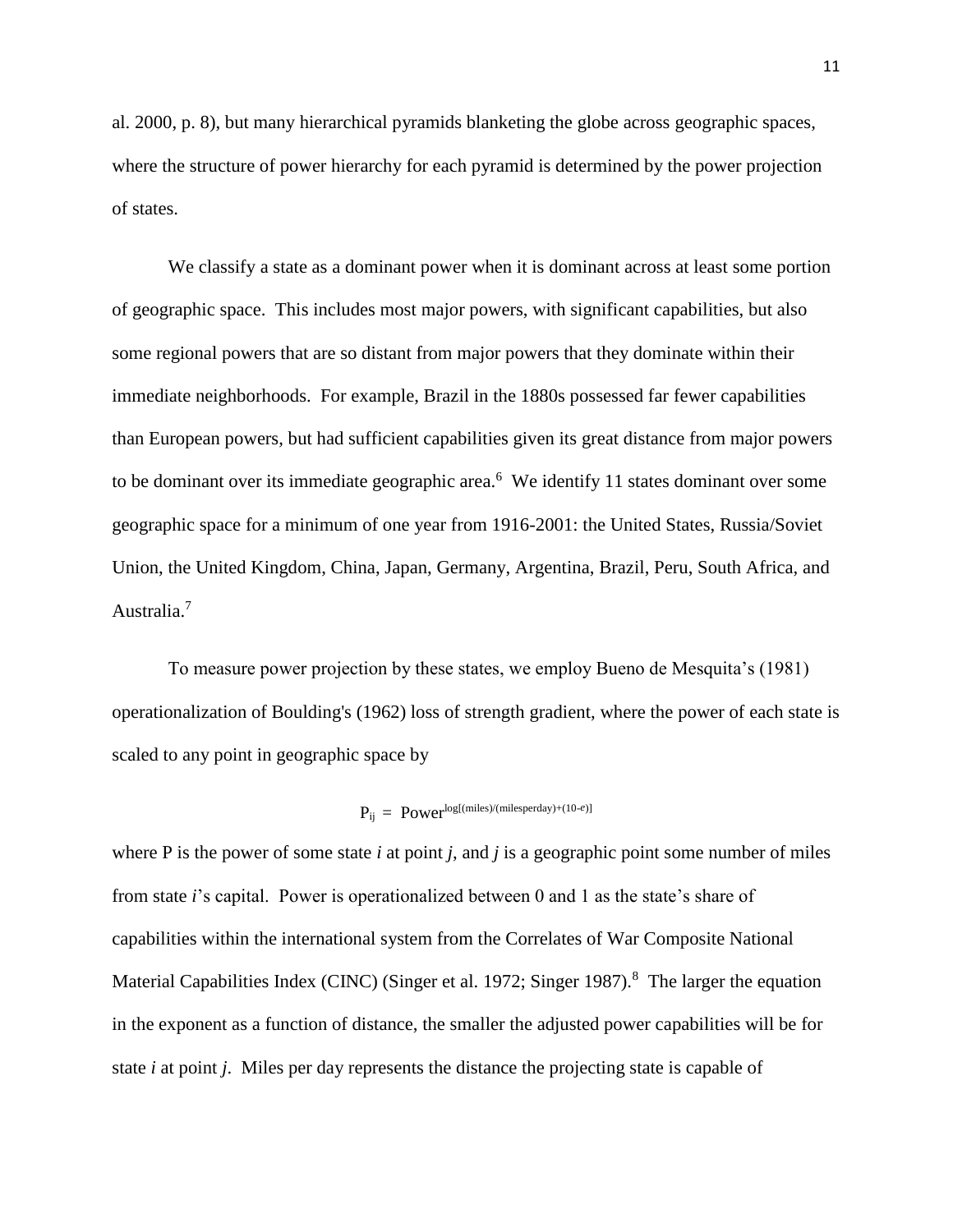traversing per day, accounting for technology. We follow Bueno de Mesquita's use of 250 miles per day from 1816-1918,<sup>9</sup> 375 miles per day from 1919-1945, and 500 miles per day from 1946-2001.<sup>10</sup> Using the loss of strength gradient, we calculate reach for all states dominant over at least some geographic space from 1816-2001.

*When does a dominance vacuum occur*? For us, it occurs when the reach of a dominant state is offset by the power projection of one or more powers.<sup>11</sup> We operationalize whether a vacuum is present based on the extent to which the most powerful projecting state's capabilities are offset by the second most powerful projecting state, measured by taking the inverse ratio of the two states' projected capabilities, whereby a "1" indicates a space where the top two projecting states are perfectly offset, and a "0" is a space where the projecting dominant states is completely uncontested. While others (e.g. Lemke 2002) have used thresholds to determine the presence of a vacuum, such thresholds are somewhat arbitrary; we retain greater information provided by the continuous variable. <sup>12</sup> We do assume that the closer the projected relative capabilities between two major powers, the greater uncertainty surrounding international hierarchy over that space, and thereby the greater probability for conflict. For visual simplicity in the maps shown below, a power vacuum is depicted if the top two projecting states' capabilities are within 10 percent.

# *Mapping Dominance Vacuums*

For descriptive purposes, we have created a pair of maps representing snapshots from salient, varying historical time periods in order to highlight our claim that conflicts are more likely in geopolitical areas characterized by dominance vacuums: World War I and the most contentious period during the Cold War.<sup>13</sup> The grey shaded areas within each map represent the vacuums where the two most powerful states' projected capabilities are within 10%. The black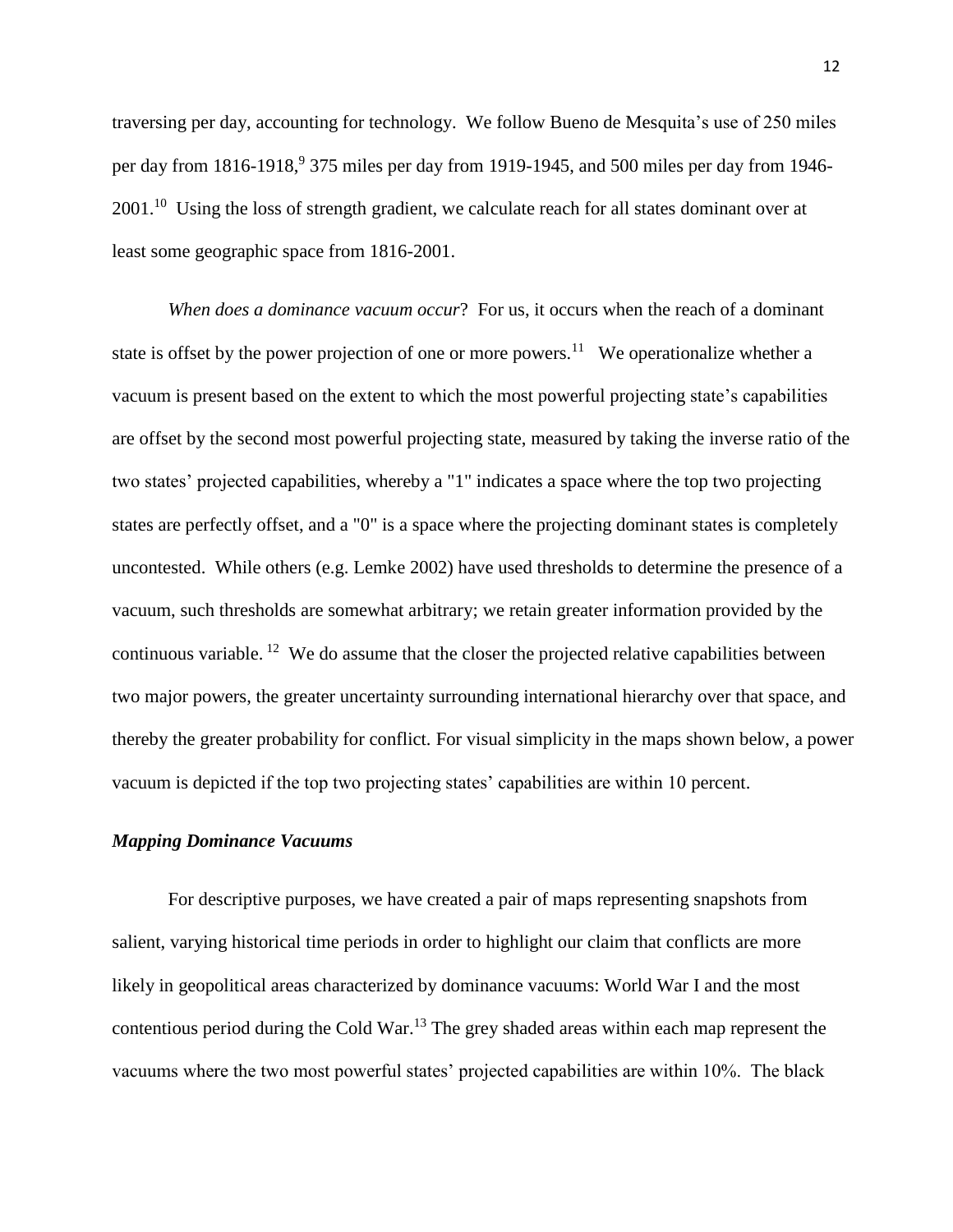dots represent the center point of MID locations within the year as coded by the MID Locations Data (Braithwaite 2010).

These maps were chosen in order to illustrate vacuums during historical periods of high conflict and transition in the international system. We anticipate and observe a number of dissenting cases that fall outside our expectations, since dominance vacuums increase dramatically the opportunity for conflict by increasing contextual uncertainty, but they do not constitute a necessary condition for them. However, the general distribution of MIDs suggests a strong relationship between dominance vacuums and the conflict behaviors of all states in the system.

Figure 2 illustrates power vacuums at the start of World War I. The power vacuums and MID locations in this first graphic illustrate the expectations of *Hypothesis 2* that projecting dominant states will fight within those geographic spaces where their projected strength is at parity. The dark shaded area to the west represents a vacuum formed by the contested projected capabilities, as determined by the loss of strength gradient, of three strong powers: the United States, the United Kingdom, and Germany.  $14$  Similarly, the grey vacuum on the East side of the map is formed by the contested projected capabilities between Germany and the Russian Empire. Within the vacuums are the central points of nine of the fourteen European MID's. Anecdotally, so also are many of the bloodiest battles of the First World War: Verdun, the Somme, the Marne, and Ypres. Additionally, the great trenches of the war, marked by the black dashes in France and Eastern Europe, cross the dominance vacuums.<sup>15</sup> The two white spaces in the middle of the map represent the geographic spaces of German and British dominance.<sup>16</sup> The case of World War I illustrates that apart from the salience of policy preferences and alliance behaviors for instigating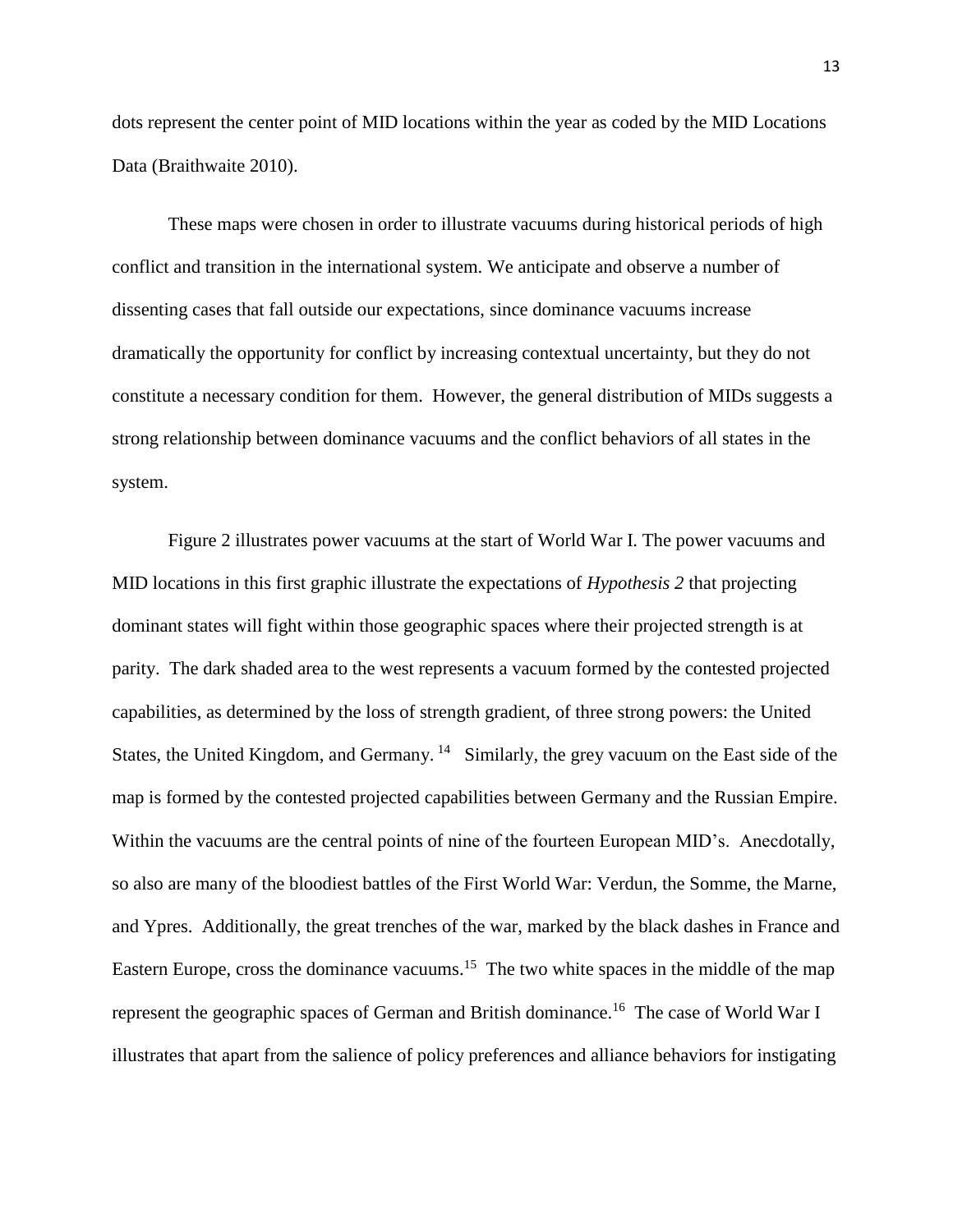conflicts, the geographic spaces where the conflict has the opportunity to manifest lies squarely within dominance vacuums.

## **[Figure 2 About Here]**

In Figure 3, we present a graphic illustration of dominance vacuums during the Cold War formed by the projected capabilities of the United States and Soviet Union in 1960. These vacuums and the heated conflicts they subsume are strongly reminiscent of the Cold War shatterbelts identified by Kelly (1986).<sup>17</sup> We accurately predict twenty-five of thirty MIDs, with the year 1960 illustrating the relationships to geographic space proposed by *Hypothesis 1*. Particularly interesting among the MIDs is the cluster representing the Vietnam War, one of the most violent conflicts during the period resulting in almost twenty years of continued fighting. While direct conflict between the United States or Soviet Union was relatively unlikely given the preponderance of power each possessed around its own border, they engaged in a series of proxy conflicts inside dominance vacuums. The power projection of the two super powers intersects exactly through the middle of Vietnam, closely mirroring the eventual dividing line between North and South maintained until North Vietnamese victory in 1975.

#### **[Figure 3 About Here]**

While the image of World War I predominantly depicts a struggle involving the dominant powers expected by *Hypothesis 2*, dominant powers being parties to the conflict is not an inherent theoretical expectation. The causal mechanism to our theory is the perceived absence of a deterring presence by a clear dominant state, not conflict as a byproduct of great power competition. We should therefore expect both MIDs involving interfering/competing dominant states, as in the case of Vietnam, and MIDs between weak states within dominance vacuums.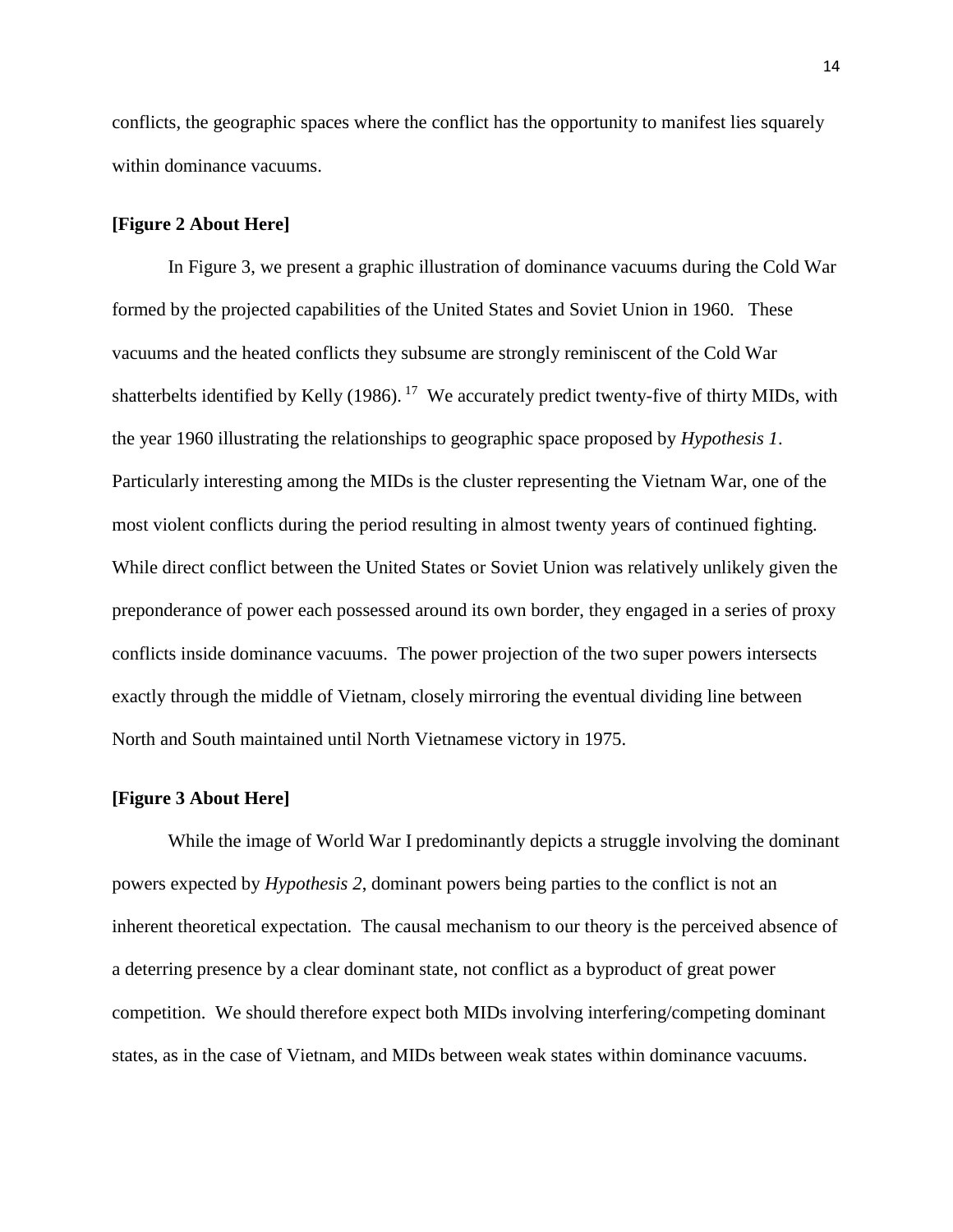The contextual argument and the predictions we present are probabilistic and we anticipate that we cannot predict that all MIDs will fall within dominance vacuums. For instance, we do not account for rare cases where policy makers will take enormous risks (consistent with prospect theory) in the face of overwhelming deterrent capabilities, or grossly misperceived their geopolitical contexts. We recognize that not "all things are equal" and some of these conditions can interfere the relationships we are projecting; therefore we predict that the overwhelming number of MIDs will be located in dominance vacuums, but anticipate some exceptions to the prediction. In fact there are several notable MIDs in the figures that fall outside of our predictions, including the Cuban Missile Crisis (which is not an insignificant conflict).<sup>18</sup> Yet, even this case, squarely within a geopolitical space of American dominance, ended with Soviet policymakers abandoning their designs and the final agreement ceded withdrawal of American missiles from Turkish space dominated by the Soviet Union. Although contrary to our prediction, the conflict's resolution is broadly consistent with our theoretical perspective.

We test our hypothesis using two units of analysis. Models 1 and 2 measure vacuums as the power projection from dominant states to the center point of ten degree longitude by ten degree latitude geographic squares. This operationalization is conceptually consistent with Organski's (1958) description of the international system as a hierarchical pyramid. We are adapting this construct to space by measuring and identifying the presence and structure of many pyramids unique to each geopolitical unit. Model 3 tests the dyadic propositions of the paper, measuring the power projection to the center point of a border between two contiguous states controlling for existing dyadic explanations of conflict onset. In each model, the primary independent variable is the presence of a dominance vacuum, coded as the inverse ratio of capabilities between the top two projecting states. Ranging from 0-1, if a dominance vacuum is completely present and the two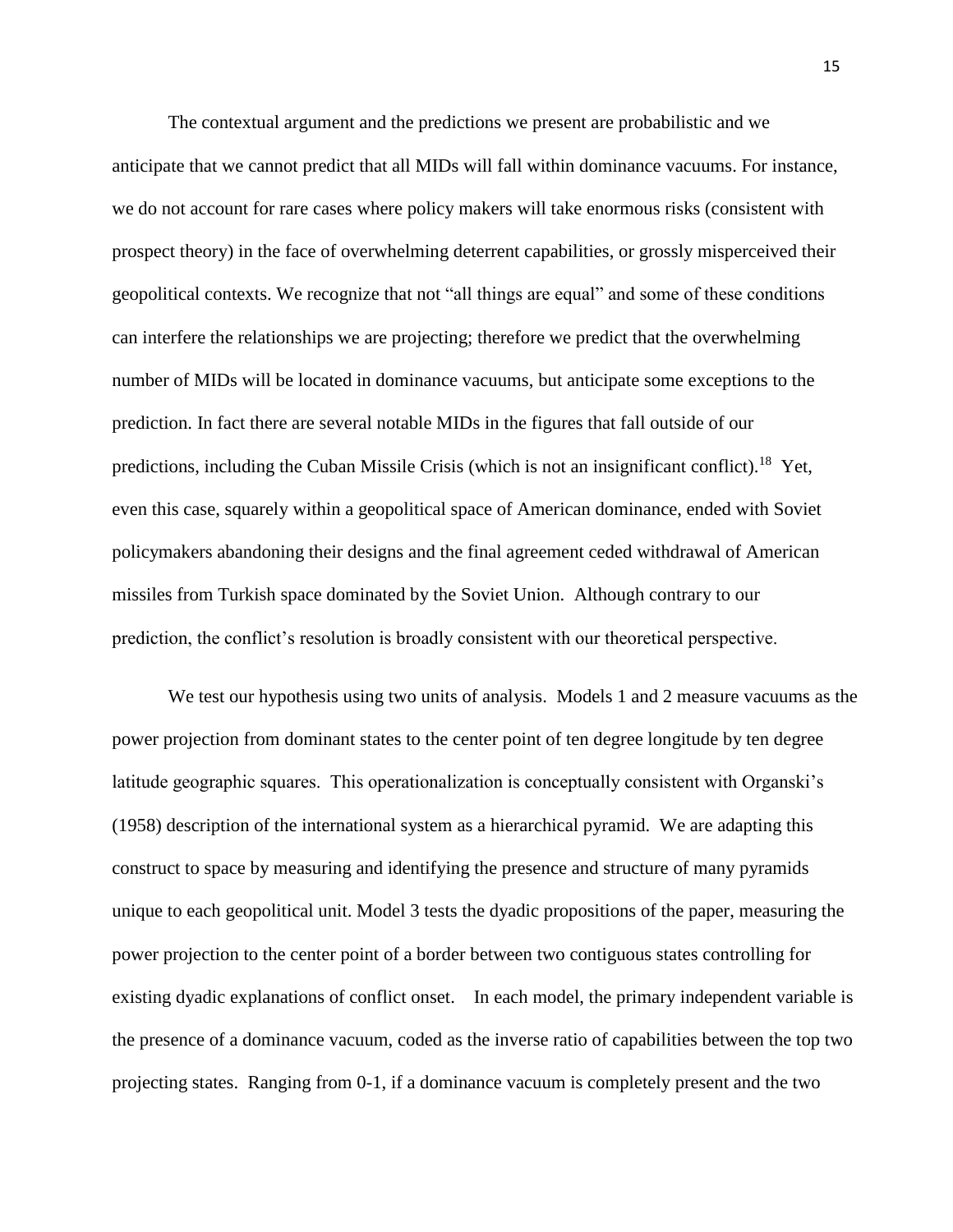states projected capabilities are equal, the variable will take the value 1. The measurement specifics and additional variables for each model are outlined below.

### *Testing Power Projection and Conflict*

**Model 1: Geographic Spaces.** A careful coding of distance between dominant powers and geographic spaces provides a unique means of observing both power projection and MID locations. Each space represents a distinct unit, to which we calculate the power projection of each dominant power according to the loss of strength gradient from the capital of the state to the space's midpoint, resulting in 648 observations annually from 1816-2001. We use ten degree by ten degree spaces as a unit of geographic space distinct from state borders or topography and sufficiently large to prevent logistical or computational difficulties.<sup>19</sup> The dependent variable is the presence of a MID within any portion of the geographic space, as determined by the MID locations dataset (Braithwaite 2010). We code each geographic space as 1 if it includes a border, and zero otherwise. In doing so, we hope to demonstrate that a conflict occurring at a particular border is a function of the involved states' geopolitical situation within a dominance vacuum. Given that most MIDs occur over territorial issues between states (Vasquez 1995, 2001), we expect to find that while the presence of a border in a geographic space does increase the probability of MID onset, the presence of that border within a vacuum only further bolsters the possibility, as illustrated in Table 1. Finally, we include clustered standard errors by geographic space.

**Model 2: Geographic Spaces and Joint Major Power Conflicts.** In Model 2, we repeat the same analysis as Model 1 but restrict the dependent variable to the presence of a MID within any portion of the geographic space involving a Major Power on both sides of the MID at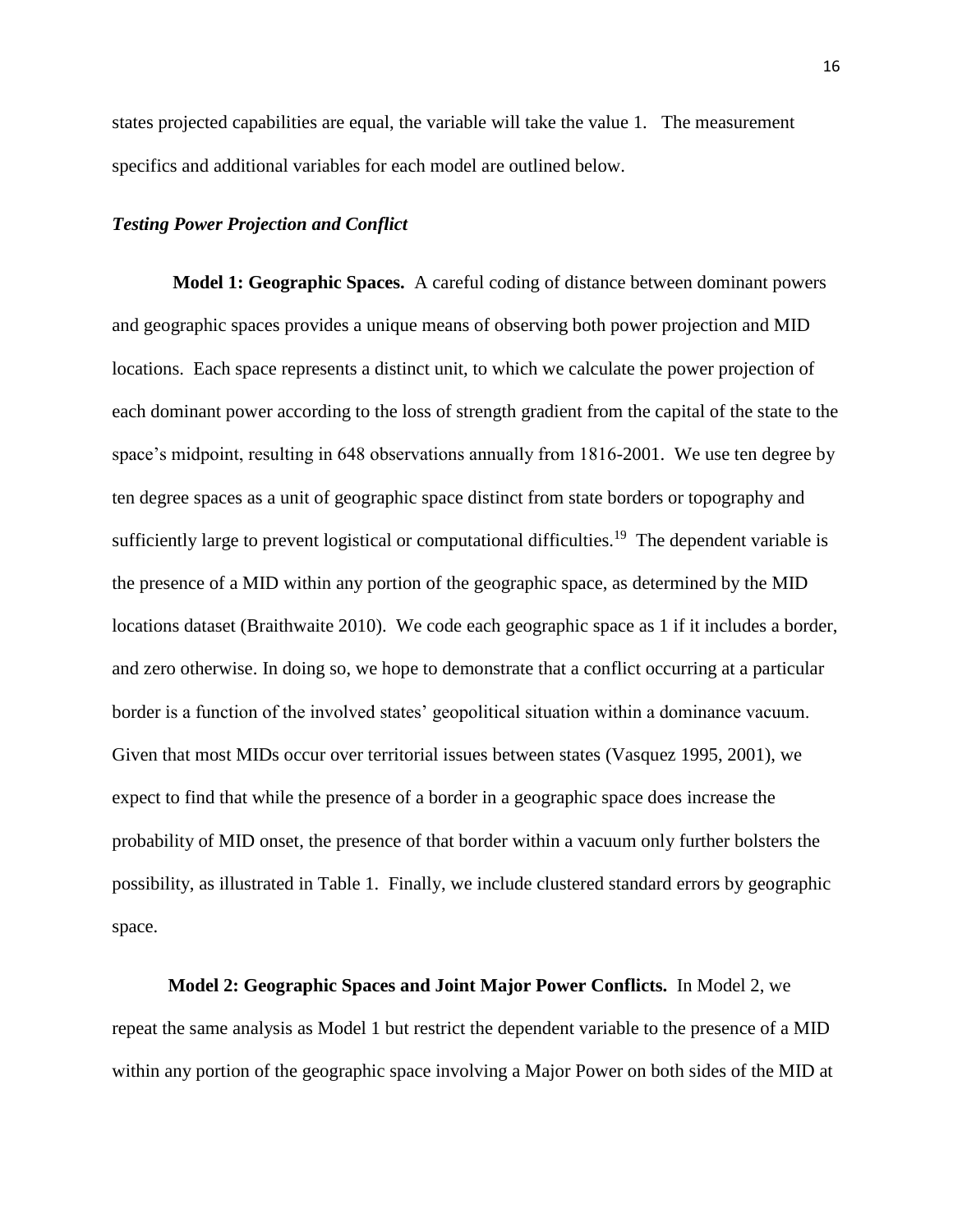the MID's onset. We restrict ourselves to Major Powers to address *Hypothesis 2*, that the uncertainty surrounding conflict outcomes in a geographic space where projecting dominant powers capabilities creates a dominance vacuum increases opportunity for conflict between major powers within that space. $^{20}$ 

**Model 3: Contiguous Dyads.** We move away from the unit of analysis in Models 1and 2, by measuring the presence or absence of dominance to the border of contiguous dyads or the midpoint between states separated by 400 miles or less of water. Using this alternative measurement strategy, we test *Hypothesis 3*, that contiguous states within dominance vacuums are more likely to experience conflict. Given our focus on interstate conflict, it is necessary to test the effect of vacuums within a baseline model controlling for the two most prevalent measures used in the conflict literature: relative capabilities (Singer et al. 1972) and joint regime type (Marshall et al. 2011). Relative capabilities are measured as the ratio of the two states in the dyad's Correlates of War National Material Capabilities. To determine the degree of democracy within a dyad, we follow the weakest-link method often used in conflict research with each observation coded as the lowest value of the Polity IV democracy-autocracy composite (Dixon 1994). Dominance vacuums are operationalized by calculating the power projection of each dominant power from the capital of the dominant power to the mid-point of the border in the dyad. Absent, however, from this pool of contiguous dyads are dyads involving non-contiguous major powers, ones that are often included in conceptualizations of political relevance (Bremer 1992; Quackenbush 2006; Corbetta et al.  $2012$ ).<sup>21</sup> Doing so within this model is impossible, as testing requires the identification of some salient geographic point for each dyad to which we are able to measure power projection. While we identify the mid-point of the border as a suitable point for contiguous dyads, there is no equivalently clear geographic point to measure power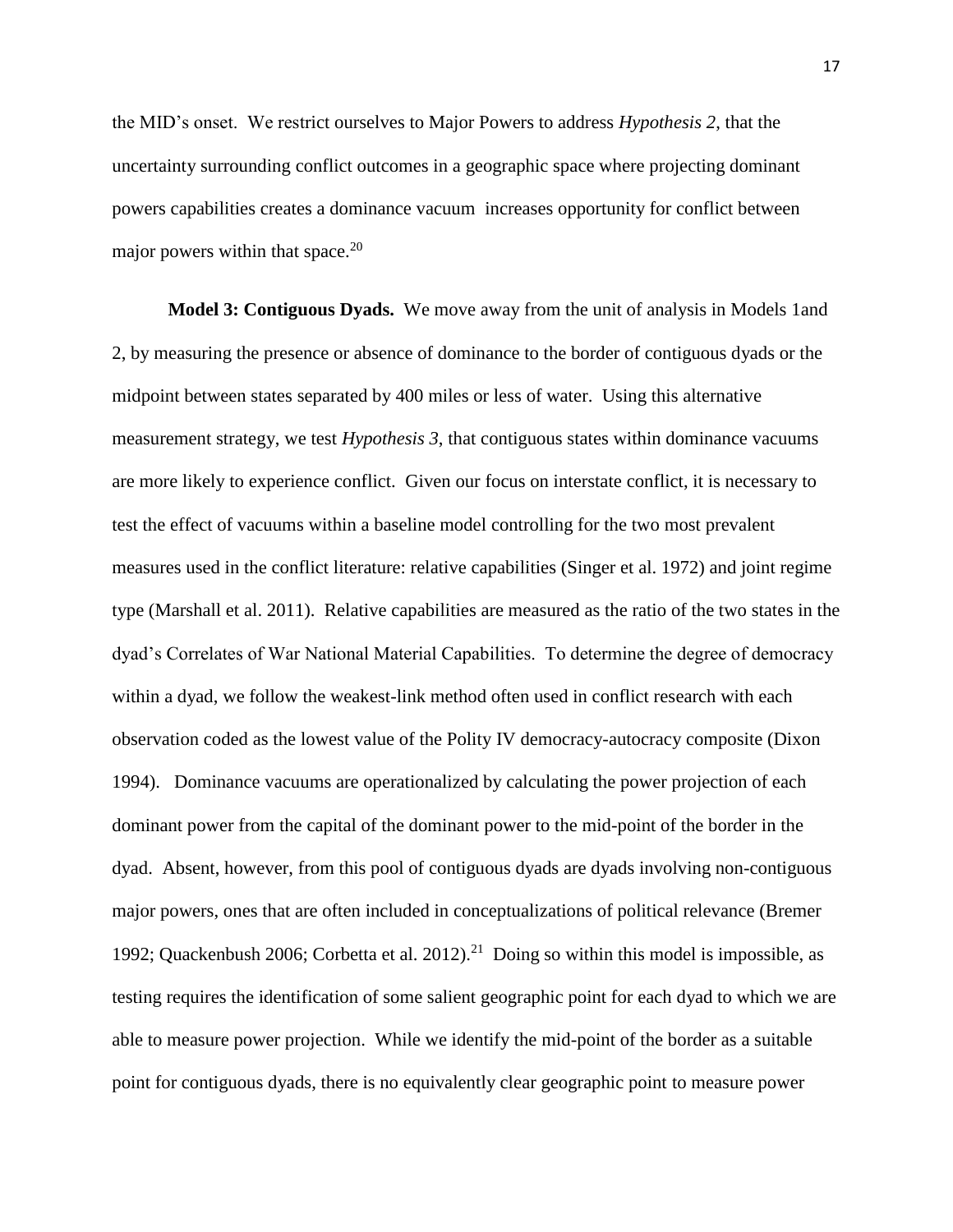projection between two non-contiguous major powers or a non-contiguous major power/nonmajor power dyad, though of course the non-contiguous behaviors of major powers are captured in Model 2. The dependent variable employed in Model 3 is the presence of a conflict onset within the dyad in a given year from the Militarized Interstate Dispute data (Ghosn et al. 2004), resulting in observations for 32,345 contiguous dyads from 1816-2001. Finally, we include clustered standard errors by dyad.

Findings for each of the three models are listed in Table 2. Each model offers results that appear to support our theory of dominance vacuums and conflict onset. Regardless of the unit of analysis or controls present in the testing of our hypothesis, the influence of vacuums on MID onset is substantively and statistically significant.<sup>22</sup> Model 1, using ten degree by ten degree geographic spaces as the unit of analysis, demonstrates that geographic spaces in a space of complete dominance area 3.6 times more likely to experience a MID than those in a space where a single state's projected capabilities are unchallenged. The presence of a border within the geographic space is also statistically significant and increase the odds of MID onset by 9.2 times, underscoring the significant number of MIDs that are territorial disputes and demonstrating the particular potential for MID onset within dominance vacuums that contain borders

## *[Table 2 About Here]*

Figure 4 illustrates the predicted probabilities of MID onset for these geographic spaces depending upon whether they include interstate borders and the strength of the dominance vacuum.<sup>23</sup> When the space includes a border, the effect of a vacuum is even more dramatic, with the predicted probability of conflict onset in a dominance vacuum containing a border at 25%, and the degree of dominance vacuum present increasing the probability of conflict across the range of observations by 18%.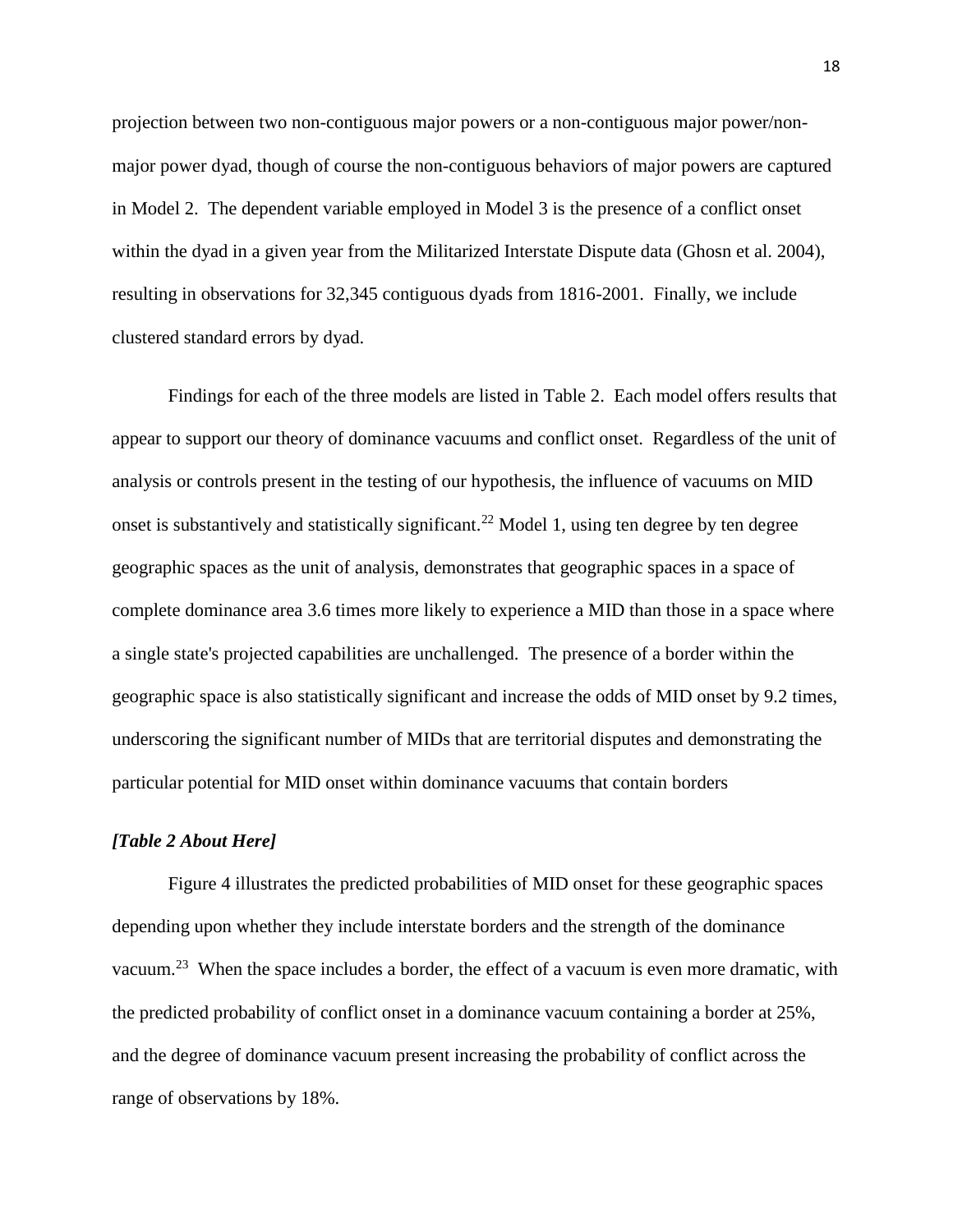# **[Figure 4 About Here]**

Model 2 repeats the analysis but restricts the dependent variable to joint major power MID onset within a geographic space, as a test of hypothesis 2. Results confirm our expectations, with geographic spaces in a complete dominance vacuum 16.9 times more likely to experience joint major power conflicts than geographic spaces where a single state's projected capabilities dominate. Figure 5 illustrates the predicted probability of Joint Major Power MID onset for geographic spaces, with the probability rising rapidly as relative projected parity increases between the top two projecting dominant states, and at a greater rate if the space includes a border. In the absence of a dominance vacuum, joint major power conflict is almost entirely absent.

# **[Figure 5 About Here]**

The effect of dominance vacuums on conflict is confirmed by the dyadic test in Model 3, testing Hypothesis 3 expectations regarding all contiguous dyads. Even when controlling for joint democracy, perhaps the most consistently powerful indicator of conflict behavior in the literature (Levy 1989), we find a strong substantive impact, with the existence of a dominance vacuum in the geopolitical space increasing the probability of experiencing a MID within a dyad by 18%, as illustrated in Figure 6.

## **[Figure 6 About Here]**

# *Dominance Vacuums and Politics*

 On the chessboard of international politics the dynamics of regions and the security of states are subject to the ordering influence by dominant powers. However, their influence is not constant across geographic space, as their relative capabilities deteriorate across distance.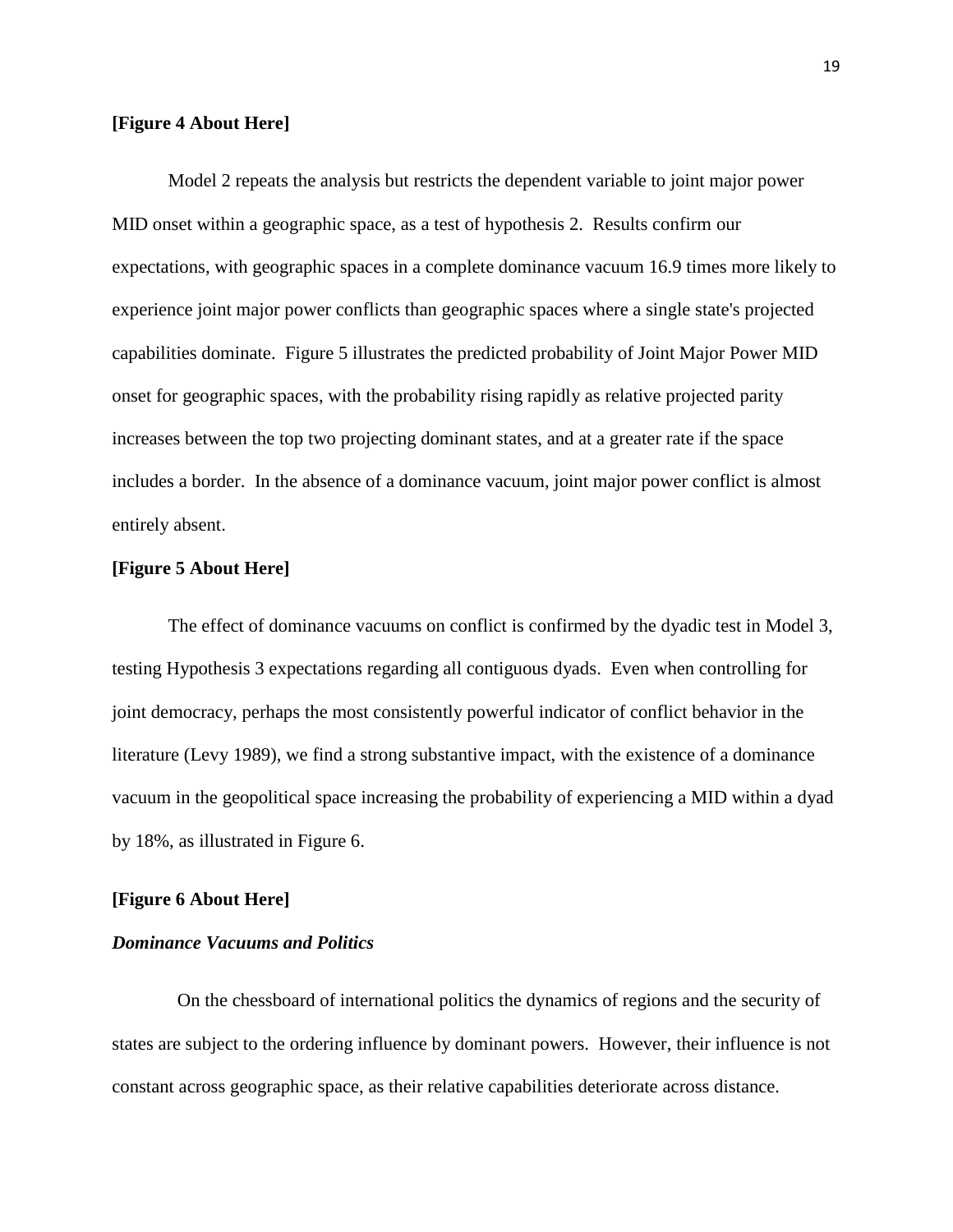Within dominance vacuums, where no clear leader exists to structure international politics, the formation of "shatterbelts" is likely as other states are less restrained by dominant powers. As demonstrated by our findings and descriptive analysis, these vacuums present the most likely contexts of geopolitical spaces for conflict onset in the international system. We may expect, for instance, the clustering of conflicts in the Middle East and Africa to continue until a shift in the power hierarchy within these geographic spaces terminates the vacuum. By contrast, the implications for states moving out of vacuums may be observed in the rapid evolution of the preexisting European Economic Community into the more sophisticated and cooperative institutional structures of the European Union with the Maastricht Treaty following the end of the Cold War.

While we provide an important component to explaining the opportunity for states to engage in conflict given the contextual salience of the systemic environment, willingness to engage in conflict remains a product of dyadic and domestic level indicators, ranging across historical, cultural, national, and ideological grievances, territory, and economic interests. Yet, our theory also provides a compelling case in those instances where these willingness measures are present, but conflict does not occur, including many ongoing territorial disputes such as Japan and Russia's continued disagreement over the Kuril Islands, Guatemala's territorial claims on Belize, or British and Spanish disagreement over Gibraltar.

The framework for identifying probable conflict locations in this effort has the potential for numerous other applications. First, further exploration of the regional dynamics identified by Lemke (2002) is warranted. We examined only the projected capabilities of the most powerful states in a geographic space. Applying our analysis to regional subsystems nested within the dominant power reach used here to define vacuums may have important implications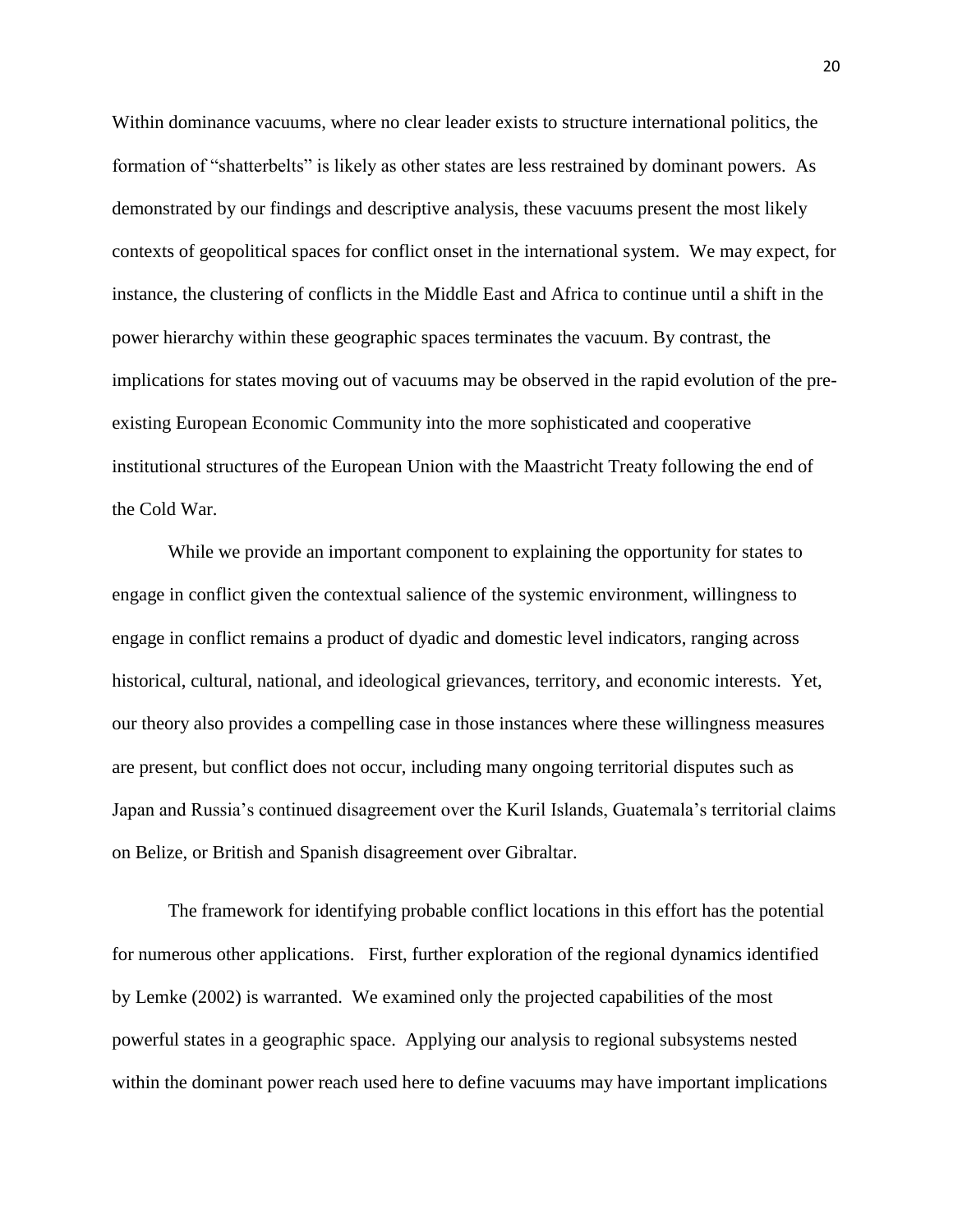for regional politics, as well as the prospects for regional powers such as Brazil and India to achieve future major power status as they attempt to reconcile regional concerns and focus globally (Volgy et al. 2014). Consistent with the literature on regional politics over the past century, it is likely that the intersection of dominant power capabilities with regional power dynamics is an additional component influencing regional stability (e.g. Buzan and Waever 2003; Katzenstein 2005). In fact, an analysis of regions based in part on the extent to which those geopolitical spaces vary according to the extent of the existence of dominance vacuums may yield fruitful inter-regional comparisons regarding conflict processes.

Second, our theory is based upon the stability of a clear hierarchy in international politics and the instability resulting when hierarchical dominance is degraded over geopolitical spaces. Logically, the byproducts of this instability should not simply be restricted to MIDs, but also other forms of political violence. For example, the decline of piracy in the South China Sea coincides with the rise of Chinese dominance in the geographic space in the early 1990s (Prins and Daxecker 2011) and domestic conflicts in Central and Eastern Africa likely reside within very consistent power vacuums. The absence of a clearly defined hierarchy over a geographic space may increase the probability of civil war, separatist movements, terrorism, and perhaps even the ending of enduring rivalries. Research relating such vacuums to the locations of extraand intra- state violence is a logical next step toward a better understanding of peace and conflict in the international system.

 $\overline{\phantom{a}}$ 

<sup>1</sup> Typically research on power preponderance has focused analysis at the global level, providing explanations of economic integration, cooperation, and architecture (Kindleberger 1973; Lake 1993; Eichengreen 1996). Dominant within this perspective are explanations of conflict at points of systemic transition between major powers in the context of a dissatisfied challenger with sufficient relative capabilities to challenge the dominant state (Organski and Kugler 1984), and this logic has been expanded to include regional and domestic subsystems (Benson and Kugler 1998; Lemke and Werner 1996; Lemke 2002; Tammen et al. 2000; Danilovic and Clare 2007). Unlike power transition, we are not interested in the effect of satisfaction on the conflict willingness of specific actors, but instead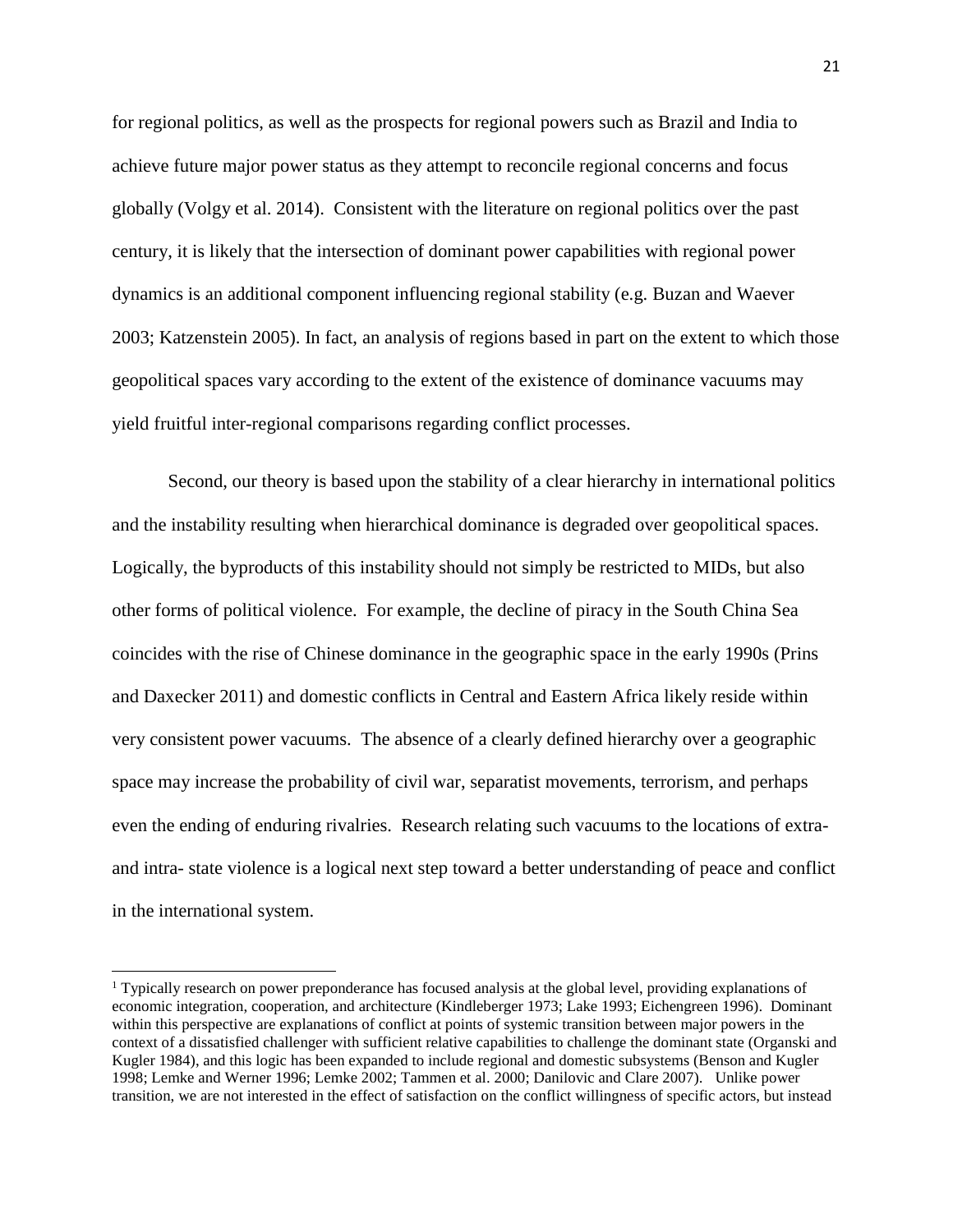the opportunity for conflict to occur within specific geographic spaces given the contextual distribution of capabilities.

 $\overline{\phantom{a}}$ 

<sup>2</sup> Note again that unlike power transition theory we are not focused on rising, dissatisfied challengers but simply the hierarchical contextual and geopolitical salience of where conflicts are most probable.

<sup>3</sup> While Lemke (2002) shifts the analytical focus from interactions between dominant powers to the interactions of "middle" and "small" powers in Organski's pyramid of power politics (1958, p. 365), we shift the analytical lens simultaneously toward both all states and dominant hierarchical powers, in order to better understand the behavior of states at all levels of the international system given the projection of capabilities between dominant powers across geographic space.

 $4$  The examples are many, such as American dominance in North America in the 19<sup>th</sup> century, the rapid increase in the sphere of German dominance across the European continent in the late  $19<sup>th</sup>$  and early  $20<sup>th</sup>$  centuries, or the rise of China in East Asia in the post-Cold War period. Some examples of power projection are illustrated in Figures 2 and 2.

<sup>5</sup> We test this exact implication, alongside other competing dominant dyadic indicators, in Model 3 below. Note that we do not claim that territorial conflicts are uniquely influence by vacuums, but instead provide borders as an additional geographic contextual component to conflict location.

<sup>6</sup> The remoteness of spaces like South America is an important consideration when studying international power hierarchy and has been the topic of existing work applying power transition to the regional context (Lemke 1995, 2002, 2011).

<sup>7</sup> These states are identified as dominant over at least some geographic space, given the power projection of all states, in at least one year. However, the regional powers included in this list are only relevant for a small handful of years prior to 1945 when they are subsumed by the improved technological ability of global major powers to project their capabilities: Argentina (1860-1905), Australia (1927-1940), Brazil (1879-1889), Peru (1866-1881), and South Africa (1931-1937). Also note the absence of some major powers proximate to other major powers with significantly greater capabilities: France, Italy, and Austria-Hungary. Their absence is not to imply their irrelevance to conflict within zones of parity, as in both World Wars dominance vacuums were located directly on these states. Their capabilities are, however, subsumed by the power projection of other proximate major powers, and therefore not dominant over any portion of geographic space.

<sup>8</sup> We use the Correlates of War CINC scores as the dominant indicator of capabilities in conflict research available for the most extensive time period. Alternatives such as GDP are occasionally used, particularly in power transition work (Kugler and Domkke 1995). We have explored using GDP for available years and results appear to be consistent with our findings.

<sup>9</sup> The 250 miles per day during the 19th century is likely grossly optimistic given observed transit realities. Though we retain Bueno de Mesquita's convention of 250 miles in our tests, we have repeated all models at 170 and 120 miles per day prior to 1918, and our results are consistent with those provided in this paper. Furthermore, we have run all tests on data only 1918 and following, and results again are consistent.

 $10$  Lemke (2002) argues that the loss of strength gradient is overly simplistic by not accounting for the type of terrain across which power is being projected. He therefore adapts the loss of strength gradient to account for types of terrain being traversed in conjunction with available technology to calculate a unique "miles per day" scaling. While his careful attentiveness to terrain increases the validity of the loss of strength gradient in identifying regional hierarchies, doing so at the global scale for this project presents a daunting logistical challenge. First, it would be necessary to calculate gradients for each of the potential dominant powers, whose more expansive capabilities require the determination of terrain for a much larger geographic space than Lemke's identification of multiple hierarchies at the regional level. Second, Lemke determined the reach for smaller states from one to another's capital within a single region, whereas the underlying theory of this paper requires the calculation of each major power's loss of strength gradient across geographic spaces globally. Given the time and computational costs, we limit our initial exploration of our theory to the three models provided.

 $11$  Lemke (2002) includes a 50% threshold in addition to relative parity in order to determine whether a regional hierarchy is contested. Admittedly arbitrary, this threshold is unnecessary at the global scale given the great size of most dominant states capabilities and their general ability to project globally. However, we also tested all models coding power vacuums as both spaces where parity between dominant states exist and where there was no state projecting 50% of its raw capabilities. Findings were both statistically and substantively nearly identical and are available in the Online Appendix.

<sup>12</sup> Following Lemke's operationalization of parity in the power projection of regional actors, we initially coded power vacuums as all spaces where the top two projecting states' capabilities were within 20%. While results were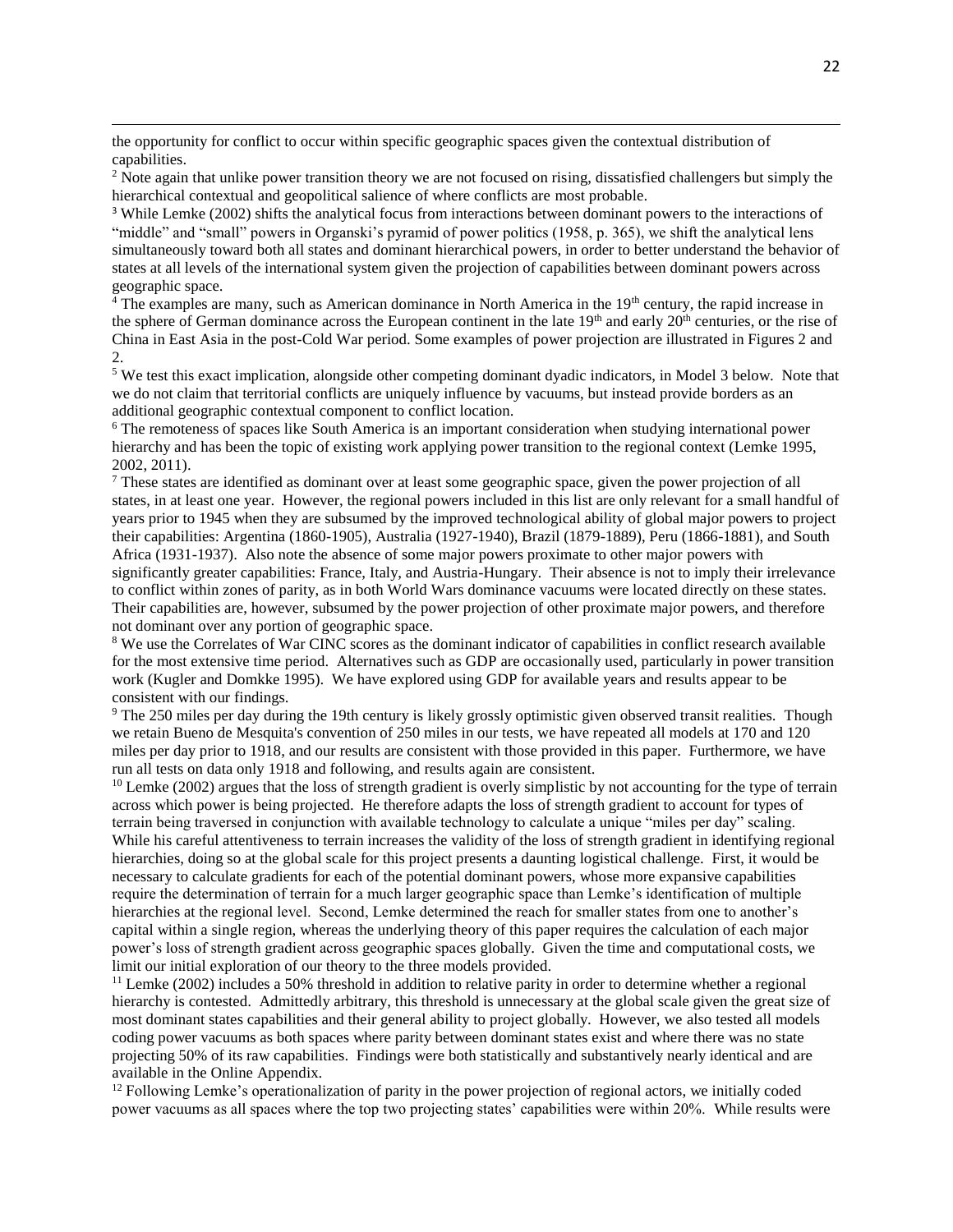substantively and statistically significant, we proceeded to also test the alternative thresholds of 10%, 5%, and 1% as well as a continuous variable of the two states capabilities ratio that ignored thresholds shown in Models 1-3. All tests produced significant results and are available in the Online Appendix.

<sup>13</sup> Future research should set about mapping power vacuums over time and analyzing the effect on a geographic space of shifting in or out of power vacuum status.

 $\overline{\phantom{a}}$ 

 $14$  Note, the greater the state's capabilities, the less rapidly those capabilities deteriorate across space, which is why Germany is at parity with Britain in the low countries and France, then the British are dominant over Britain, but the two are at parity once again in the North Atlantic.

<sup>15</sup> Much of southwestern Russia where the trenches extend beyond the vacuum was ceded in the Treaty of Brest-Litvosk.

<sup>16</sup> It should not be surprising that Austria-Hungary, being subsumed by German capability projection, was a member of the Triple Alliance while the French were closely aligned with the United Kingdom. This is of course not to imply that France or the Austro-Hungarian Empire was not of primary importance to the war's onset or that historical grievances and domestic circumstances are irrelevant or hostage to power projection. Vacuums merely increase the probability of conflict within the geographic space by the absence of a dominant state, increasing the opportunity for historical grievances and policy preferences to manifest themselves in conflictual policy choices. <sup>17</sup> We differ from Kelly by not taking first the region and then determining whether only the two super powers choose to compete, but instead determining where states have the opportunity to compete, and then identifying locations of MID onset.

<sup>18</sup> The MID shown in the map for 1960 is the sinking of *Le Coubre* and the U.S. mobilization of forces in preparation for the Bay of Pigs.

<sup>19</sup> This method of dividing geographic space into gridded units is frequently employed in studies of civil war (e.g. Buhaug and Gates 2002, Buhaug and Rod 2006), often using much smaller units than ten degree squares. Tolefsen et al. (2012) have provided much smaller grid cells with global coverage that could be employed. However, implementation is typically undertaken at a country or regional level, resulting in much smaller datasets. Doing so at the global level is exponentially more difficult for not only coding power projection for major powers throughout the past two hundred years, but also computationally demanding given the millions of observation that would result from smaller units of such an extensive length of time, requiring researchers to employ sampling. Given the fairly wide range across which many international conflicts occur (see the MID Locations data conflict area variable for examples, such as "South China Sea" or "Border with Russia"), geographic spaces of smaller size would unlikely provide meaningfully different results and would serve only to increase the number of observations. Furthermore, given the global reach of the dominant states included in this analysis, and the relatively slow pace at which their power degrade by the loss of strength gradient employed, more nuanced means of measurement would not dramatically influence our results.

 $^{20}$  As a robustness check, we also tested the population of all MIDs not containing joint major power dyads. Results were statistically and substantively similar to the results from Model 1.

<sup>21</sup> Dyads involving major powers are, however, included where contiguous by territory or up to 400 miles of water, such as U.S.-Cuba, U.S.-Russia, Russia-China, or Britain-Germany.

<sup>22</sup> In addition to the presented results we also ran additional models using coarsened exact matching on the data from Models 1  $\&$  3 to correct for imbalances present in relative capabilities and capabilities, respectively, using the presence of a vacuum as the treatment variable. Results from the matching models are of similar substantive and statistical significance to those reported here. As an alternative conceptualization to dyads or geographic spaces conducted a country-year model permitting a different set of controls, further demonstrating the robustness of our findings: capabilities (Singer et al. 1972), major power status (Correlates of War Project 2008), and regime type (Marshall et al. 2011). Using states allows a test to determine if dominance vacuums in geopolitical spaces, such as in Europe for much of the twentieth century, maintain the relevance found in Models 1 and 3, as well as if state capabilities influence the contextual effect of residing within a vacuum. Furthermore, we are able to control for the possibility of some monadic influence of regime type they may correspond with clustering and state dominance, such as the Long Cycle Theory expectation of democratic peacefulness given American dominance (Rasler and Thompson 1994) or monadic democratic peace research (Quackenbush and Rudy 2009).

 $23$  Confidence intervals for all figures are not shown given their extremely small size making them visually indistinguishable from the predicted probabilities values.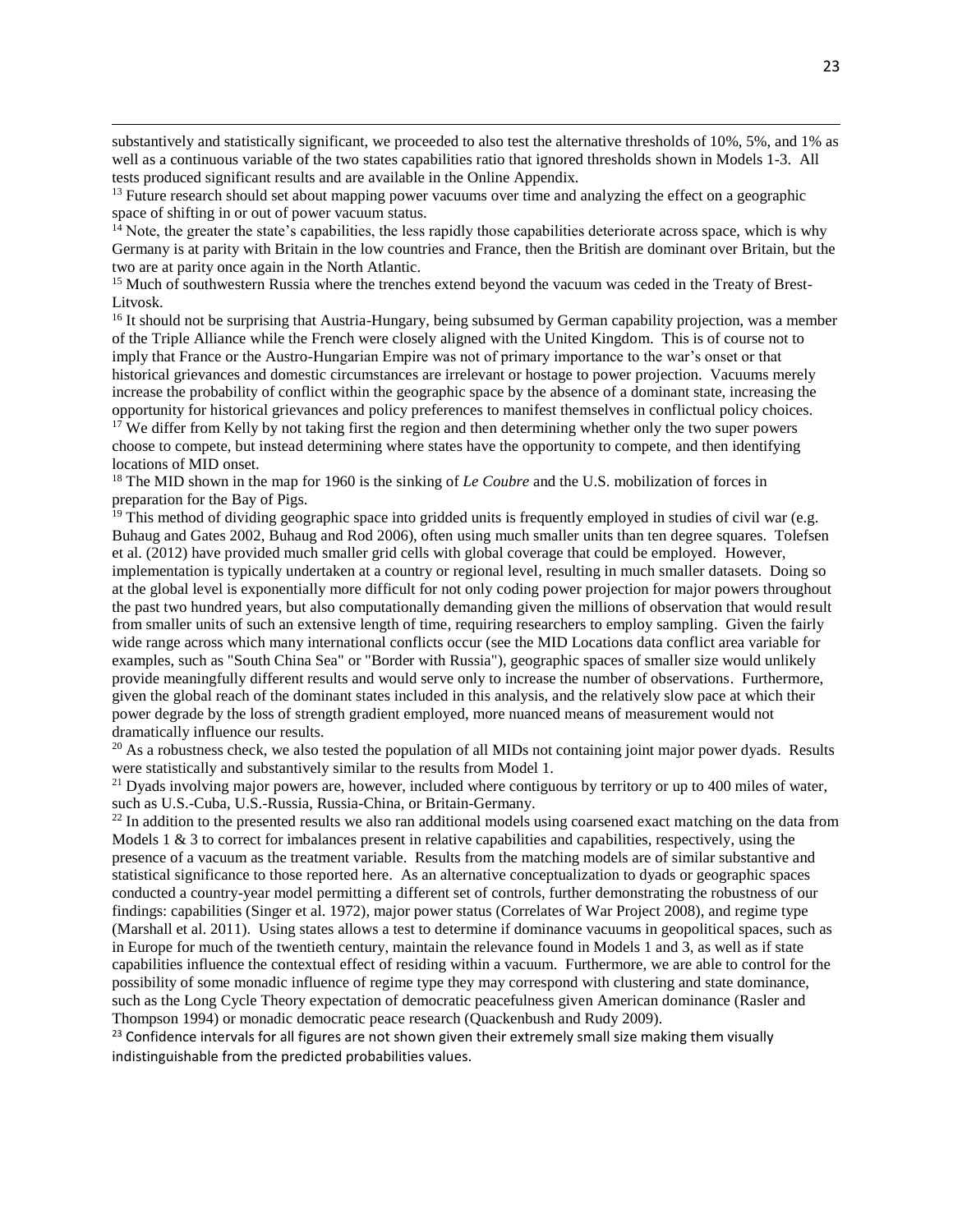# *References*

- Acharya, Amitav. 2007. "The Emerging Regional Architecture of World Politics." *World Politics* 59(4): 629-652.
- Barbieri, Katherine. 1996. "Economic Interdependence: A Path to Peace or a Source of Interstate Conflict?" *Journal of Peace Research* 33 (1): 29-49.
- Benson, Michelle and Jacek Kugler. 1998. "Power Parity, Democracy, and the Severity of Internal Violence." *Journal of Conflict Resolution* 42 (1): 196-209.
- Bergesen, Albert. 2012. "Geography and War". In *The Handbook of World-System Analysis*, Chris Chase-Dunn and Salvatore Babones (eds.), London and New York: Routledge.
- Blagden, David W., Jack S. Levy, and William R. Thompson. 2011. ["Sea Powers, Continental](http://muse.jhu.edu/journals/international_security/v036/36.2.blagden.html)  [Powers, and Balancing Theory.](http://muse.jhu.edu/journals/international_security/v036/36.2.blagden.html)" *International Security* 36(2): 190-202.
- Boulding, Kenneth E. 1962. *Conflict and Defense: A General Theory*. San Francisco: Harper.
- Braithwaite, Alex. 2005. "Location, Location, Location...Identifying Hot Spots in International Conflict." *International Interactions* 31 (3): 251.
- Braithwaite, Alex, 2010. "MIDLOC: Introducing the Militarized Interstate Dispute Location Dataset." *Journal of Peace Research* 47 (1):91-98.
- Bremer, Staurt A. 1992. "Dangerous Dyads: Conditions Affecting the Likelihood of Interstate War, 1816-1965." *Journal of Conflict Resolution* 36(2): 309-341.
- Breslin, Shaun and Richard Higgott. 2000. "Studying Regions: Learning from the Old, Constructing the New." *New Political Economy* 5(3): 333-352.
- Bueno de Mesquita, Bruce. 1980. "An Expected Utility Theory of International Conflict." *American Political Science Review* 74 (4):917-32.
- Bueno de Mesquita, Bruce. 1981. *The War Trap*. New Haven: Yale University Press.
- Buhaug, Halvard and Scott Gates. 2002. "The Geography of Civil War." *Journal of Peace Research* 39(4): 417-433.
- Buhaug, Halvard and Jan Ketil Rod. 2006. "Local Determinants of African Civil Wars, 1970- 2001." *Political Geography* 25: 315-335.
- Buzan, Barry and Ole Waever. 2003. *Regions and Powers: The Structure of International Security*. Cambridge: Cambridge University Press.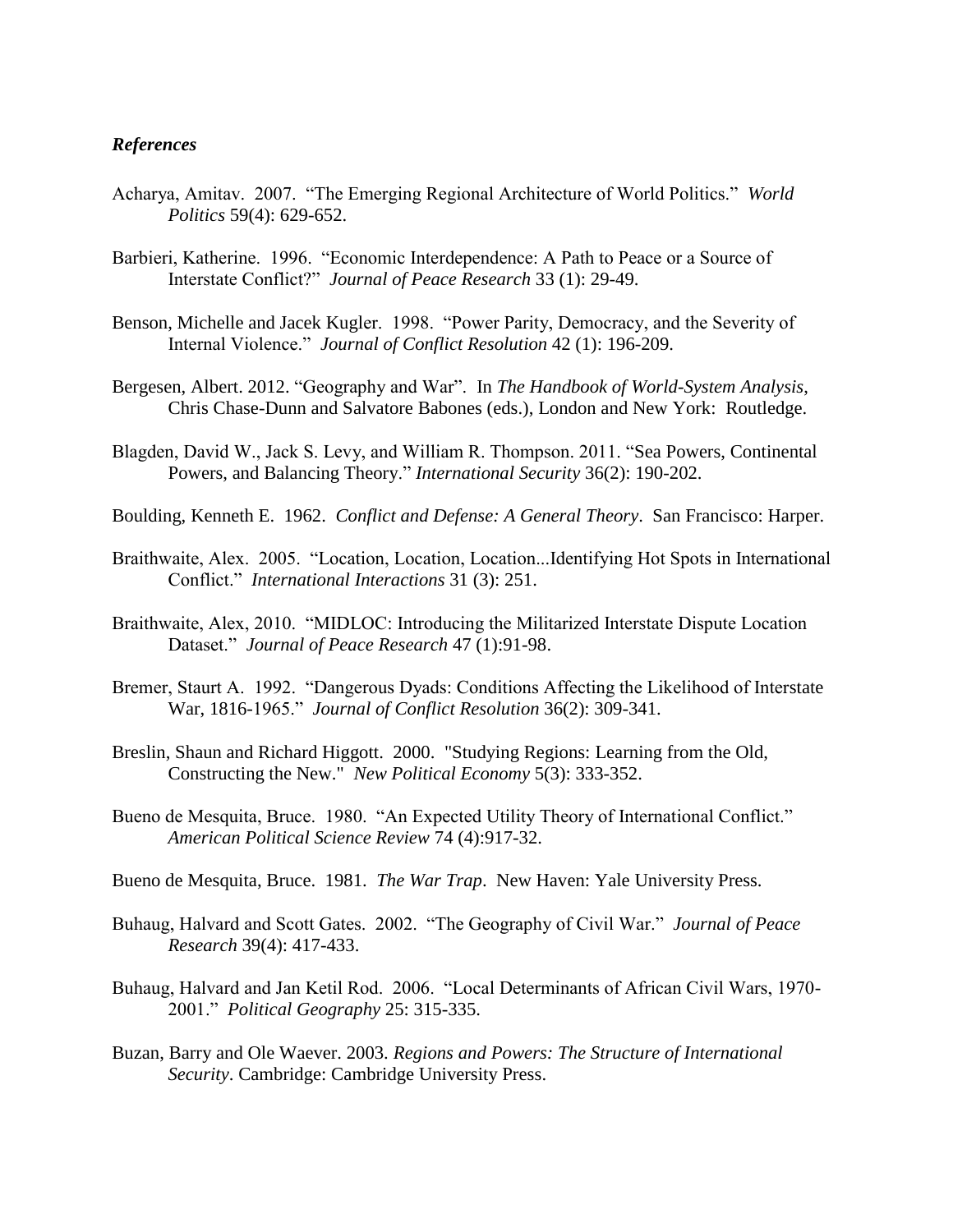- Cohen, S. B. 1973. *Geography and Politics in a World Divided*. 2nd ed. Oxford: Oxford University Press.
- Cohen, S. B. 1982. "A New Map of Global Geopolitical Equilibrium: A Developmental Approach." *Political Geography Quarterly* 1 (3), 223-242.
- Cohen, S. B. 1991. "Global Geopolitical Change in the Post-Cold War Era." *Annals of the Association of American Geographers* 81 (4), 551-580.
- Corbetta, Renato, Thomas J. Volgy, and J. Patrick Rhamey, Jr. 2012. "Major Power Status (In)Consistency and Political Relevance in International Relations Research." Presented at the annual meeting of the Peace Science Society (International), Savannah, Georgia.
- Correlates of War Project. 2008. State System Membership List, v2008.1. Online, http://correlatesofwar.org.
- Danilovic, Vesna. 2002. *When Stakes are High: Deterrence and Conflict among Major Powers*, Ann Arbor: University of Michigan Press.
- Danilovic, Vesna and Joe Clare. 2007. "Global Power Transitions and Regional Interests." *International Interactions* 33:289-304.
- DiCicco, Jonathan M., and Jack S. Levy. 1999. "Power Shifts and Problem Shifts: The Evolution of the Power Transition Research Program." *The Journal of Conflict Resolution* 43 (6): 675-704.
- Dixon, William J. 1993. "Democracy and the Management of International Conflict." *The Journal of Conflict Resolution* 37 (1): 42-68.
- Doran, Charles F. 1991. *Systems in Crisis: New Imperatives at Century's End*. Cambridge: Cambridge University Press.
- Farber, Henry S., and Joanne Gowa. 1995. "Polities and Peace." *International Security* 20 (2): 1232-146.
- Fearon, James D. 1995. "Rationalist Explanations for War." *International Organization* 49(3): 379-414.
- Gartzke, Erik. 1998. "Kant We All Just Get Along? Opportunity, Willingness, and the Origins of the Democratic Peace." *American Journal of Political Science* 42 (1): 1-27.
- Gartzke, Erik. 2007. "The Capitalist Peace." *American Journal of Political Science* 51 (1): 166-191.
- Geller, Daniel S., and J. David Singer. 1998. *Nations at war: A Scientific Study of International Conflict*. Cambridge: Cambridge University Press.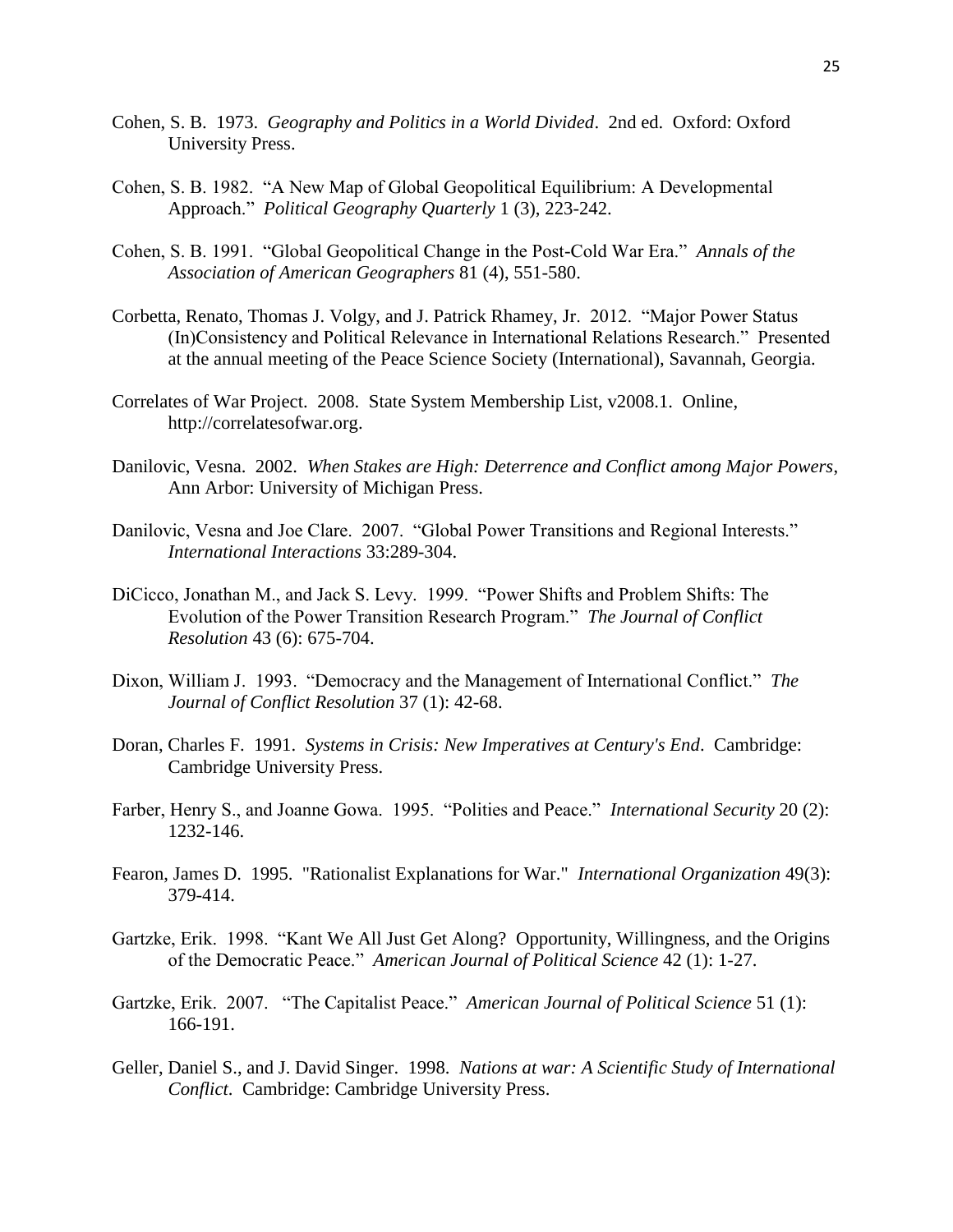- Gilpin, Robert. 1988. "The Theory of Hegemonic War." *Journal of Interdisciplinary History* 18 (4): 591-613.
- Gleditsch, Nils Petter, and Havard Hegre. 1997. "Peace and Democracy: Three Levels of Analysis." *The Journal of Conflict Resolution* 41 (2): 283-310.
- Gochman, Charles S. 1990. "Capability-Driven Disputes." In *Prisoners of war? Nation-states in the modern era*, eds. Charles S. Gochman and Alan N. Sabrosky, 141-59. Lexington, MA: Lexington.
- Hensel, Paul R. and Paul F. Diehl. "Testing Empirical Propositions about Shatterbelts, 1945- 76." *Political Geography* 13 (1): 33-51.
- Houweling, Henk and Jan G. Siccama. 1988. "Power Transitions as a Cause of War." *Journal of Conflict Resolution* 32 (1):87-102.
- Katzenstein, Peter J. 2005. *A World of Regions: Asia and Europe in the American Imperium*. Ithaca, NY: Cornell University Press.
- Kelly, P.L. 1986. "Escalation of Regional Conflict: Testing the Shatterbelt Concept." *Political Geography Quarterly* 5 (2), 161-180.
- Keohane, Robert O. 1980. "The Theory of Hegemonic Stability and Changes in International Economic Regimes, 1967-1977." In *Changes in the International System*, eds. Ole R. Holsti, Randolph M. Siverson, and Alexander L. George, 131-62. Boulder: Westview Press.
- Kim, Woosang. 1989. "Power, Alliance, and Major War, 1916-1975." *Journal of Conflict Resolution* 33 (2): 255-273.
- Kim , Woosang. 1996. "Power Parity, Alliance, and War from 1648 to 1975." In *Parity and war: Evaluations and extensions of the war ledger*, eds. Jacek Kugler and Douglas Lemke, 93-105. Ann Arbor: University of Michigan Press.
- Kindleberger, Charles. 1973. *The World in Depression, 1929-39*. Berkeley: University of California Press.
- Lake, David. 1993. "Leadership, Hegemony, and the International Economy: Naked Emperor or Tattered Monarch with Potential?" *International Studies Quarterly* 37(4): 459-489.
- Lemke, Douglas. 1995. "The Tyranny of Distance: Redefining Relevant Dyads." *International Interactions* 21 (1):23-38.
- Lemke, Douglas. 2002. *Regions of War and Peace*. Cambridge: Cambridge University Press.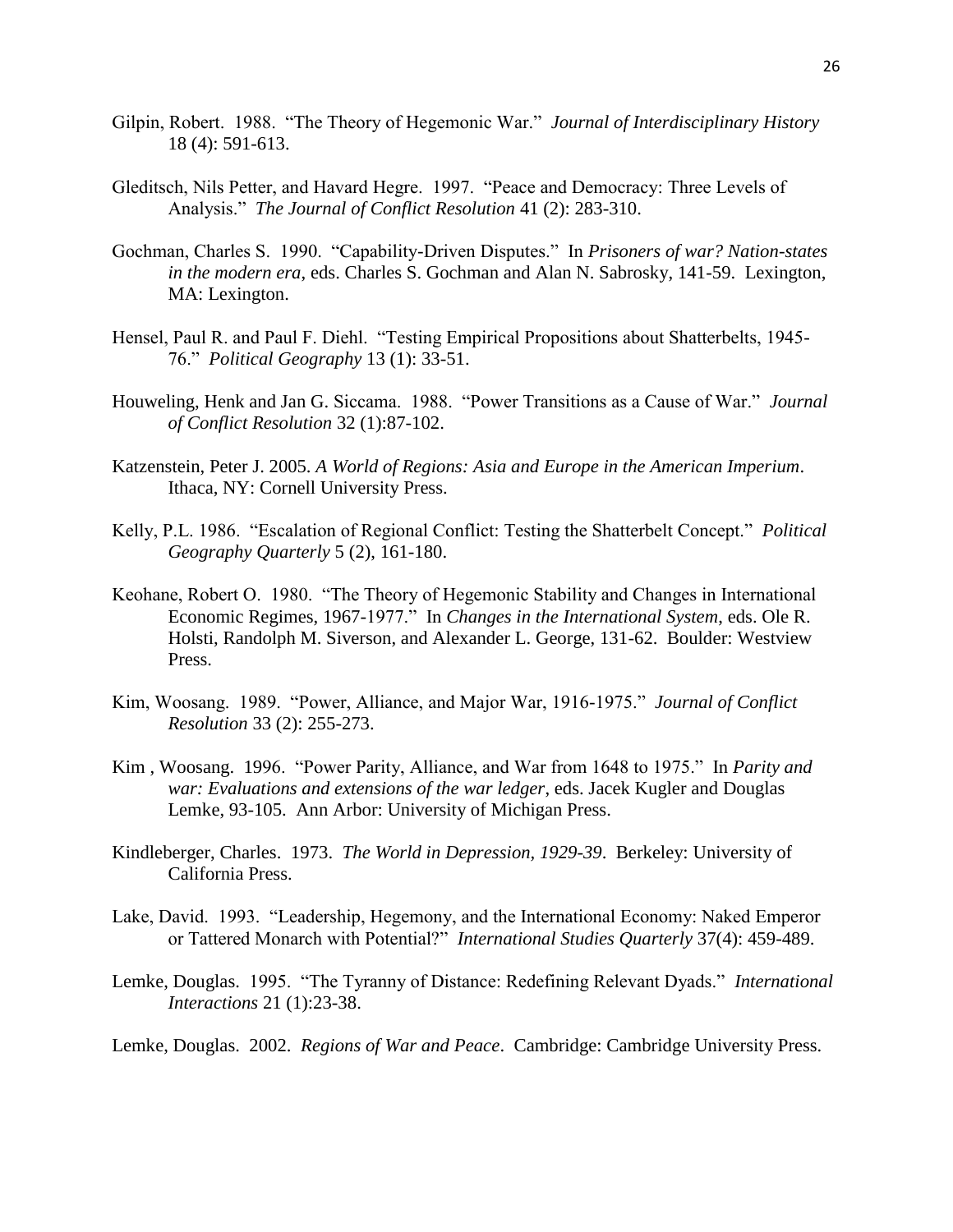- Lemke, Douglas. 2003. "African Lessons for International Relations Research." *World Politics* 56(1): 114-138.
- Lemke, Douglas. 2011. "Intra-National IR in Africa." *Review of International Studies* 37(1): 49-70.
- Lemke, Douglas and Suzanne Werner. 1996. "Power Parity, Commitment to Change, and War." *International Studies Quarterly* 40(2): 235-260.
- Levy, Jack S. 1989. "Domestic Politics and War." In *The Origin and prevention of major wars*, eds. Robert I. Rotberg and Theodore K. Rabb. Cambridge: Cambridge University Press.
- MacKinder, H. J. 1904. "The Geographical Pivot of History." *The Geographical Journal* 23 (4): 421-37.
- Mansfield, Edward D. and Jack Snyder. 2002. "Democratic Transitions, Institutional Strength, and War." *International Organization* 56(2): 297-337.
- Marshall, Monty G. 2011. "Polity IV Project." Center for Systemic Peace. Online, www.systemicpeace.prg/inscr/inscr.htm.
- Mitchell, Sara McLaughlin and Brandon C. Prins. 2004. "Rivalry and Diversionary Uses of Force." *Journal of Conflict Resolution* 48(6):937-961.
- Most, Benjamin A. and Harvey Starr. 1989. *Inquiry, Logic and International Politics.* Columbia, SC: University of South Carolina Press.
- Nolte, Detlef. 2010. "How to Compare Regional Powers: Analytical Concepts and Research Topics." *Review of International Studies* 36(4): 881-901.
- Oneal, John R., Bruce Russett, and Michael L. Berbaum. 2003. "Causes of Peace: Democracy, Interdependence, and International Organizations, 1885-1992." *International Studies Quarterly* 47 (2): 371-393.
- Organski, A. F. K. 1958. *World Politics*. New York: Knopf.
- Organski, A. F. K. and Jacek Kugler. 1984. *The War Ledger*. Chicago: University of Chicago Press.
- Prins, Brandon and Ursula Daxecker. 2011. "The New Barbary Wars: Forecasting Maritime Piracy and the Public Policy Response." Presented at the 2011 meeting of the Peace Science Society (International), Los Angeles, CA.
- Quackenbush, Stephen L. 2006. "Identifying Opportunity for Conflict: Politically Active Dyads." *Conflict Management and Peace Science* 23(1): 37-51.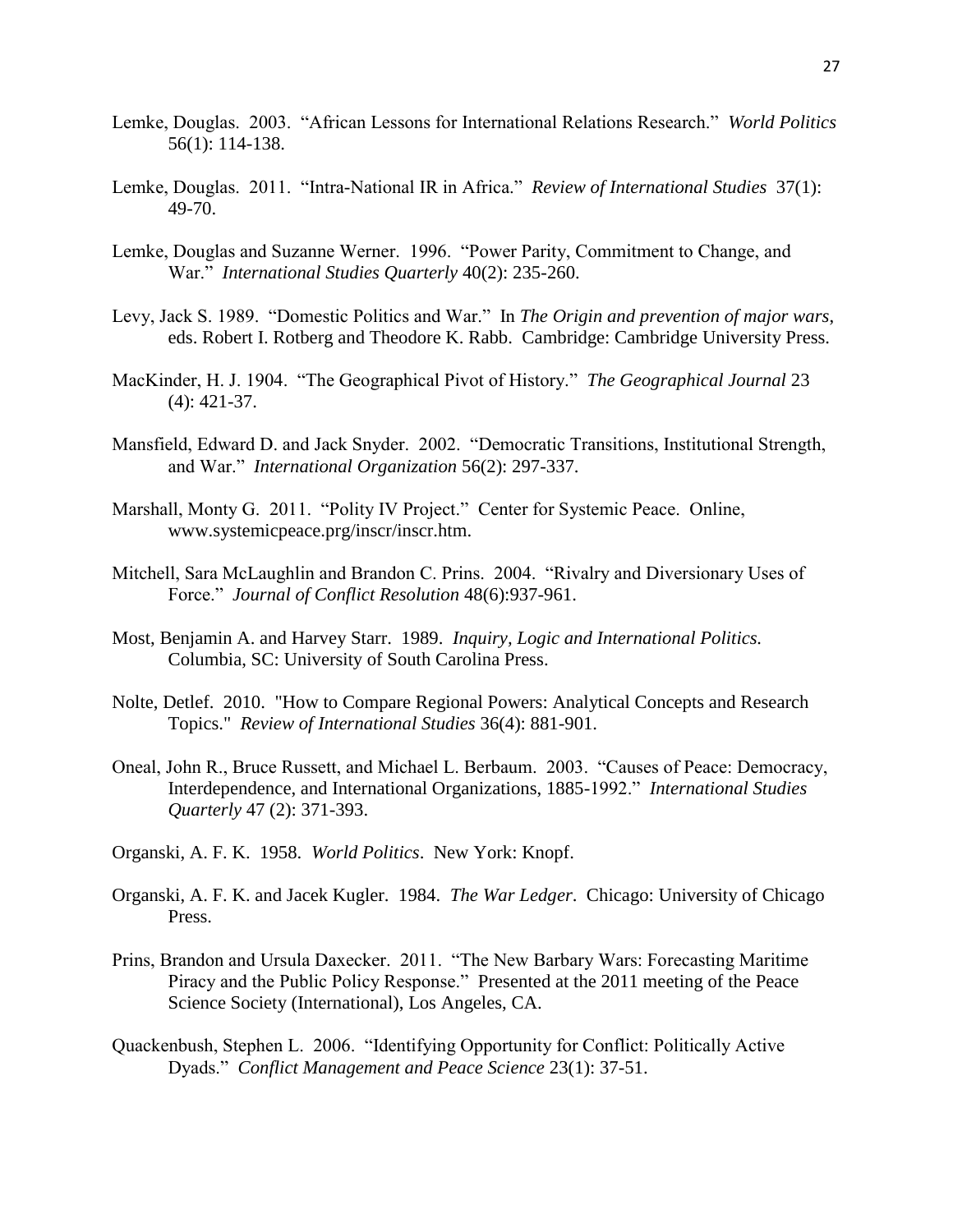- Quackenbush, Stephen L. and Michael Rudy. 2009. "Evaluating the Monadic Democratic Peace." *Conflict Management and Peace Science* 26(3): 268-285.
- Rasler, Karen A. and William R. Thompson. 1994. *The Great Powers and Global Struggle, 1490-1990*. Lexington, KY: University Press of Kentucky.
- Rosato, Sebastian. 2011. "Europe's Troubles: Power Politics and the State of the European Project." *International Security* 35 (4): 45-86.
- Russett, Bruce, and Harvey Starr. 2008. "From Democratic Peace to Kantian Peace: Democracy and Conflict in the International System." In *Handbook of War Studies II,* ed. Manus Midlarsky, 93-128. Ann Arbor: University of Michigan Press.
- Singer, J. David. 1987. "Reconstructing the Correlates of War Dataset on Material Capabilities of States, 1916-1985." *International Interactions* 14 (2): 115-32.
- Singer, J. David, Stuart Bremer, and John Stuckey. 1972. "Capability Distribution, Uncertainty, and Major Power War, 1820-1965." In *Peace, War, and Numbers*, ed. Bruce Russett, 19- 48. Beverly Hills: Sage.
- Solingen, Etel. 2007. "Pax Asiatica versus Bella Levantina: The Foundations of War and Peace in East Asia and the Middle East." *American Political Science Review* 101(4): 757-780.
- Tammen, Ronald L., Jacek Kugler, Douglas Lemke, Allan C. Stam III, Mark Abdollahian, Carole Alsharabati, Brian Efird, and A. F. K. Organski. 2000. *Power Transitions: Strategies for the 21st Century*. New York: Chatham House.
- Tollefsen, Andreas Forø, Håvard Strand, and Halvard Buhaug (2012). "PRIO-GRID: A Unified Spatial Data Structure." *Journal of Peace Research* 49(2): 363-374.
- Vasquez, John A. 1995. "Why do Neighbors Fight? Proximity, Interaction, or Territoriality." *Journal of Peace Research* 32 (3): 277-93.
- Vasquez, John A. and Marie T. Henehan. 2001. "Territorial Issues and the Probability of War, 1816-1992." *Journal of Peace Research* 38 (March): 123-138.
- Volgy, Thomas J., Renato Corbetta, Keith A. Grant, and Ryan G. Baird. 2011. *Major Powers and the Quest for Status in International Politics: Global and Regional Perspectives*. New York: Palgrave MacMillan.
- Volgy, Thomas J., Renato Corbetta, J. Patrick Rhamey, Jr., Ryan G. Baird, and Keith A. Grant. 2014. "Which States Are Next: Seeking Entrance to the Club of Major Powers." In *Status and World Order*. Deborah Larson, T. V. Paul, and William Wohlforth (eds.). Cambridge: Cambridge University Press.
- Volgy, Thomas J. and Lawrence E. Imwalle. 1995. "Hegemonic and Bipolar Perspectives on the New World Order." *American Journal of Political Science* 39 (4): 819-834.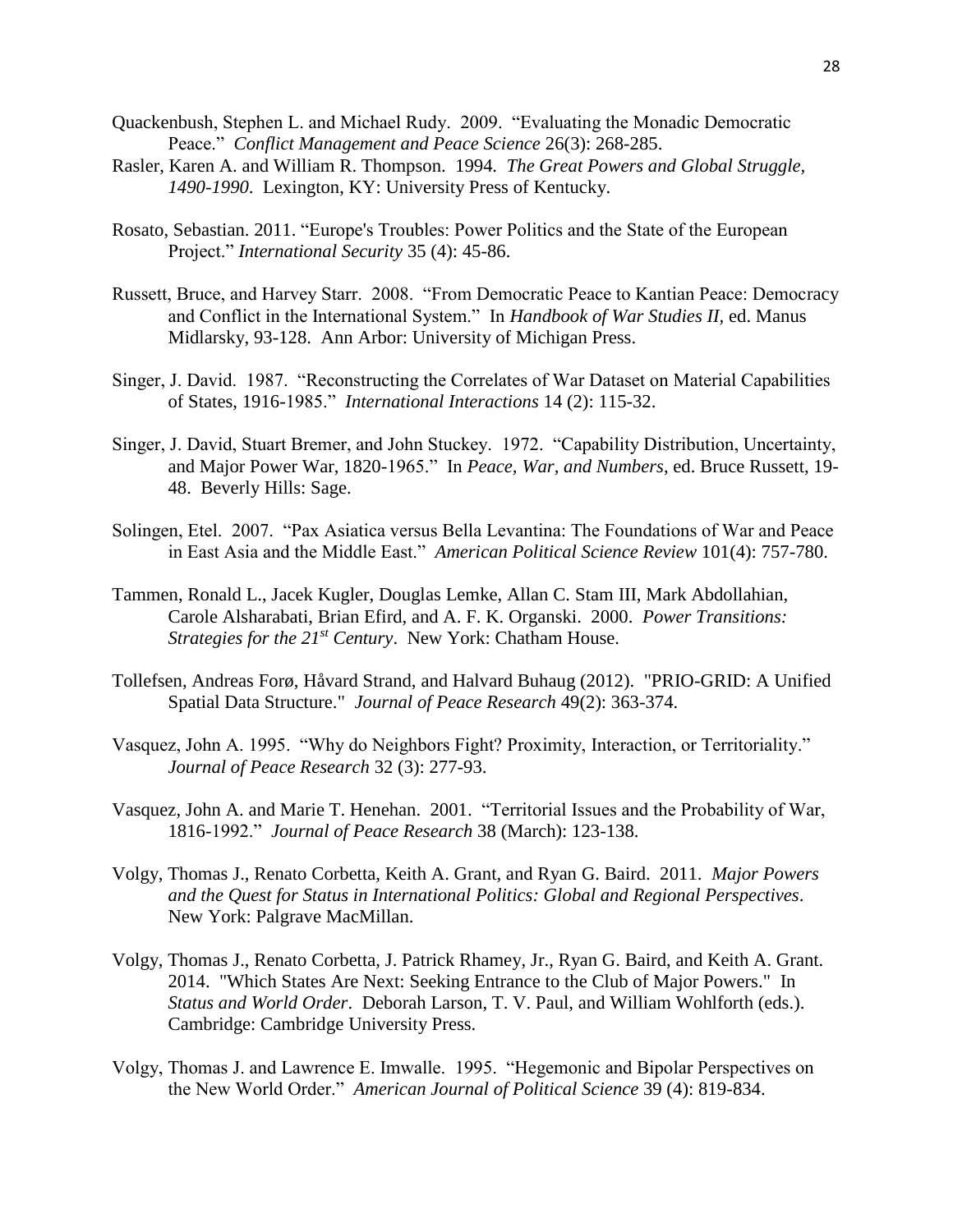Volgy, Thomas J. and Lawrence E. Imwalle. 2000. "Two Faces of Hegemonic Strength: Structural Versus Relational Capabilities." *International Interactions* 26 (3): 229-251.

Waltz, Kenneth N. 1979. *Theory of International Politics*. New York: McGraw-Hill.

- Ward, Michael D., and Kristian S. Gleditsch. 1998. "Democratizing for Peace." *American Political Science Review* 92 (1): 51-61.
- Webb, Michael C. and Stephen D. Krasner. 1989. "Hegemonic Stability Theory: An Empirical Assessment." *Review of International Studies* 15 (2): 183-198.
- Wohlforth, William C. 1994. "Realism and the End of the Cold War." *International Security* 19 (3): 91-129.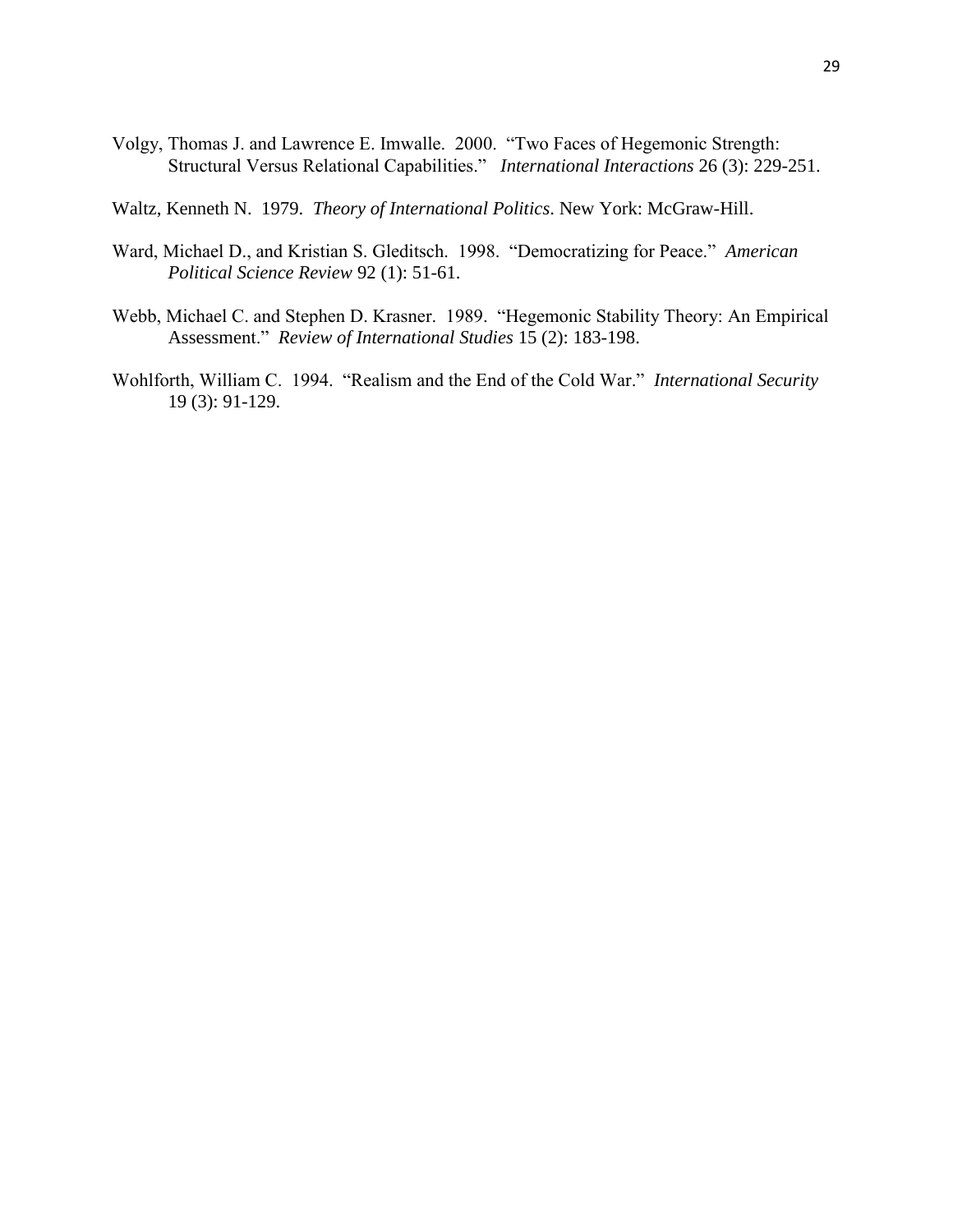# *Tables*

 $\overline{\phantom{a}}$ 

# *Table 1: Percentage of Geographic Spaces that Include MID Onset by Borders and*

|  |  | Dominance Vacuums, 1816-2001. <sup>24</sup> |
|--|--|---------------------------------------------|
|--|--|---------------------------------------------|

|            | No Border | <i>Border</i> |
|------------|-----------|---------------|
| Dominance  | 2%        | 16%           |
| Vacuum     | 5%        | 25%           |
| All Spaces | 2%        | 17%           |

*Table 2: Logistic Regression Results for Dominance Vacuum and MID Onset.*

|                              | Model 1<br>Geographic<br><b>Spaces</b> | Model 2<br>Joint Major<br>Power Conf. | Model 3<br>Contiguous<br>Dyads |
|------------------------------|----------------------------------------|---------------------------------------|--------------------------------|
| Vacuum                       | $1.29**$<br>(.16)                      | $2.82**$<br>(.15)                     | $.44**$<br>(.16)               |
| <b>Borders</b>               | $2.22**$<br>(.02)                      | $1.46**$<br>(.12)                     |                                |
| Years in Vacuum              | .02<br>(.02)                           | .01<br>(.01)                          | $-.05$<br>(.05)                |
| <b>Relative Capabilities</b> |                                        |                                       | $-.68**$<br>(.24)              |
| Joint Democracy              |                                        |                                       | $-.04**$<br>(.01)              |
| $Chi^2$                      | 468.27                                 | 613.18                                | 23.54                          |
| N                            | 120,528                                | 120,528                               | 31,778                         |

\*Coefficient (S.E.) \*\*Significant at .99

<sup>&</sup>lt;sup>24</sup> The likelihood ratio chi squared test for the relationship of MID onset with borders and power vacuums is 4,411.38, significant at .99. The relationship is tested in the logistic regression results in Model 1 shown in Table 2, including an additional control for years in a power vacuum and clustered standard errors.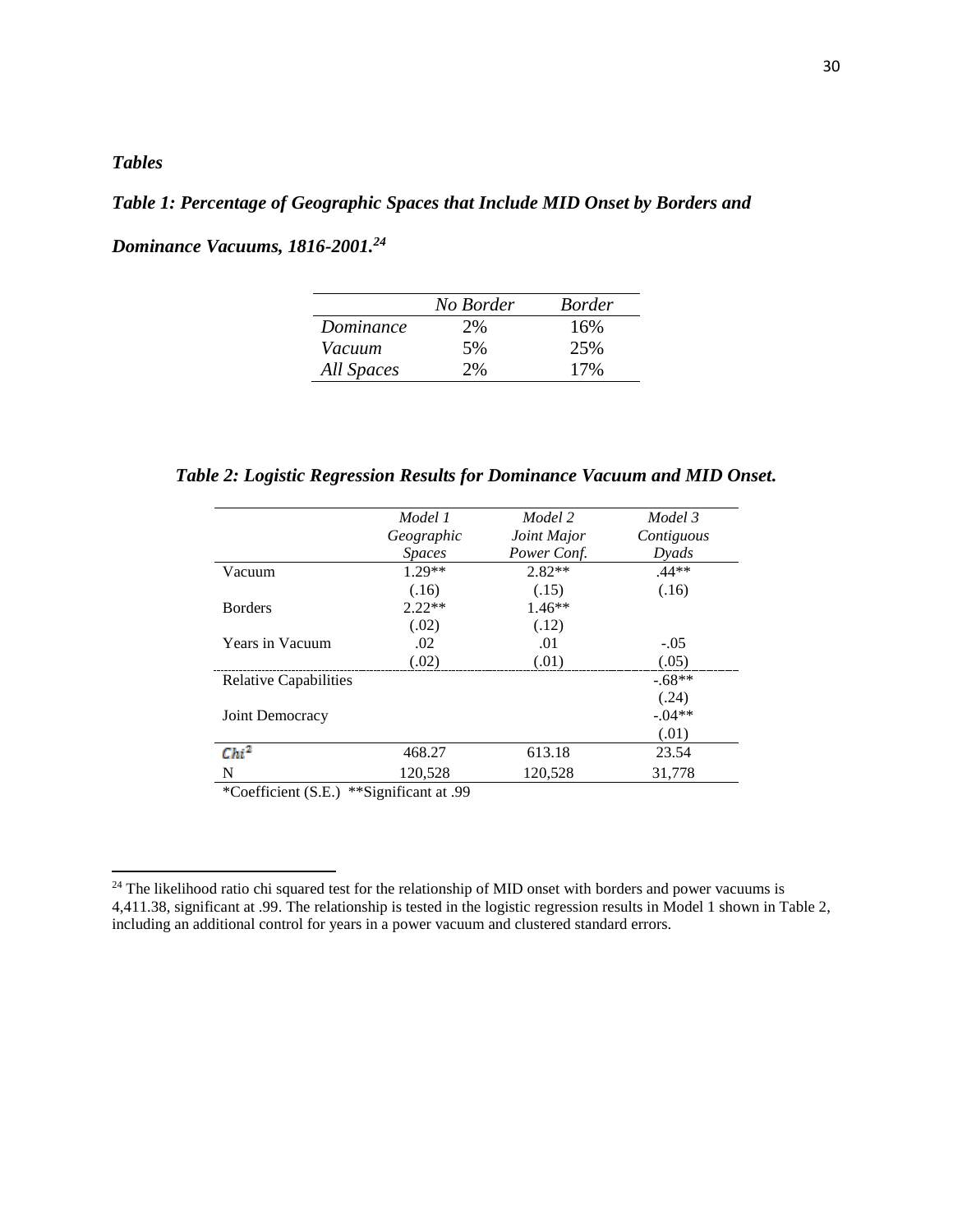



**Figure 1: Power Projection and Dominance Vacuums.**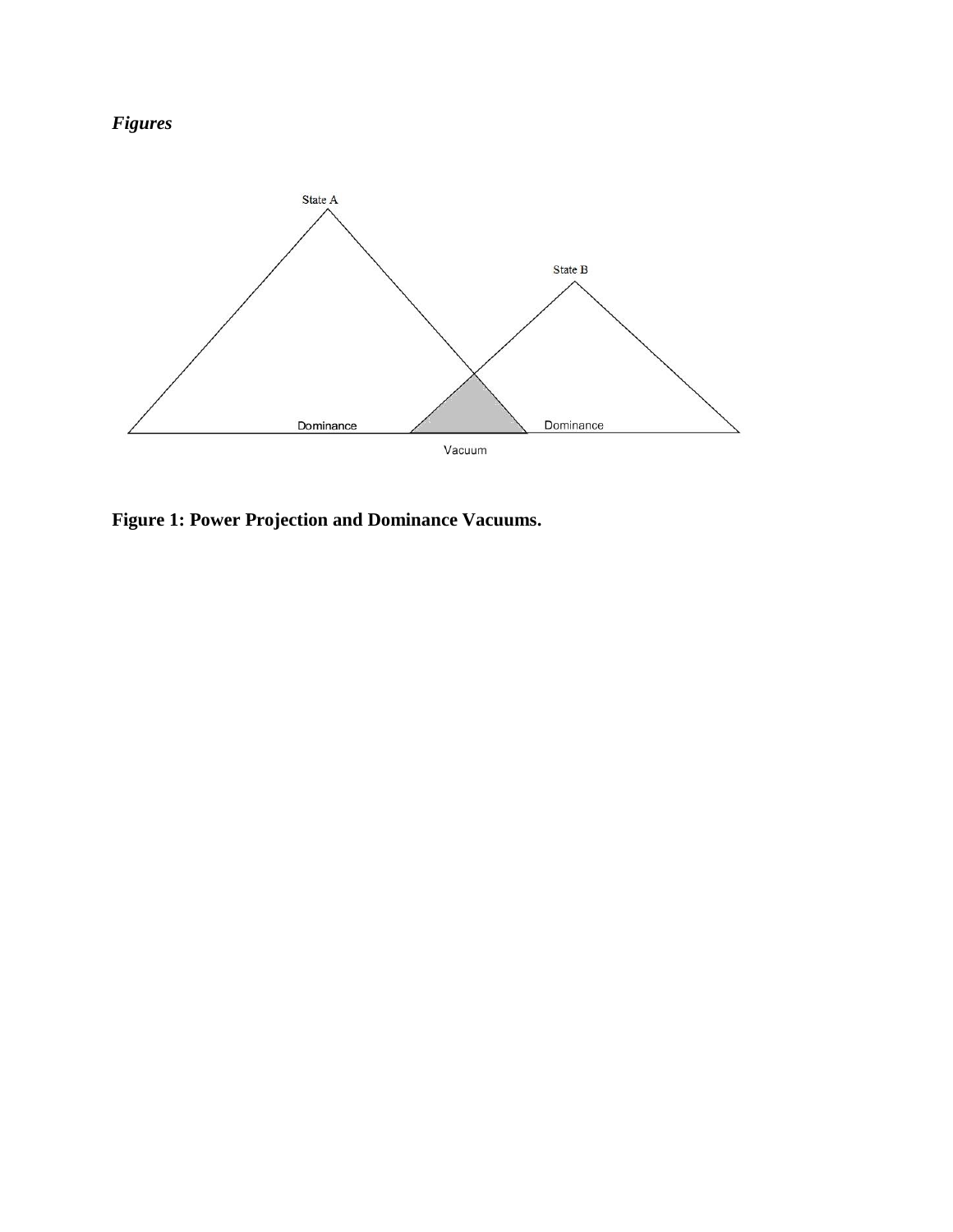

**Figure 2: Power Vacuums and MIDs in Europe, 1914-1915.**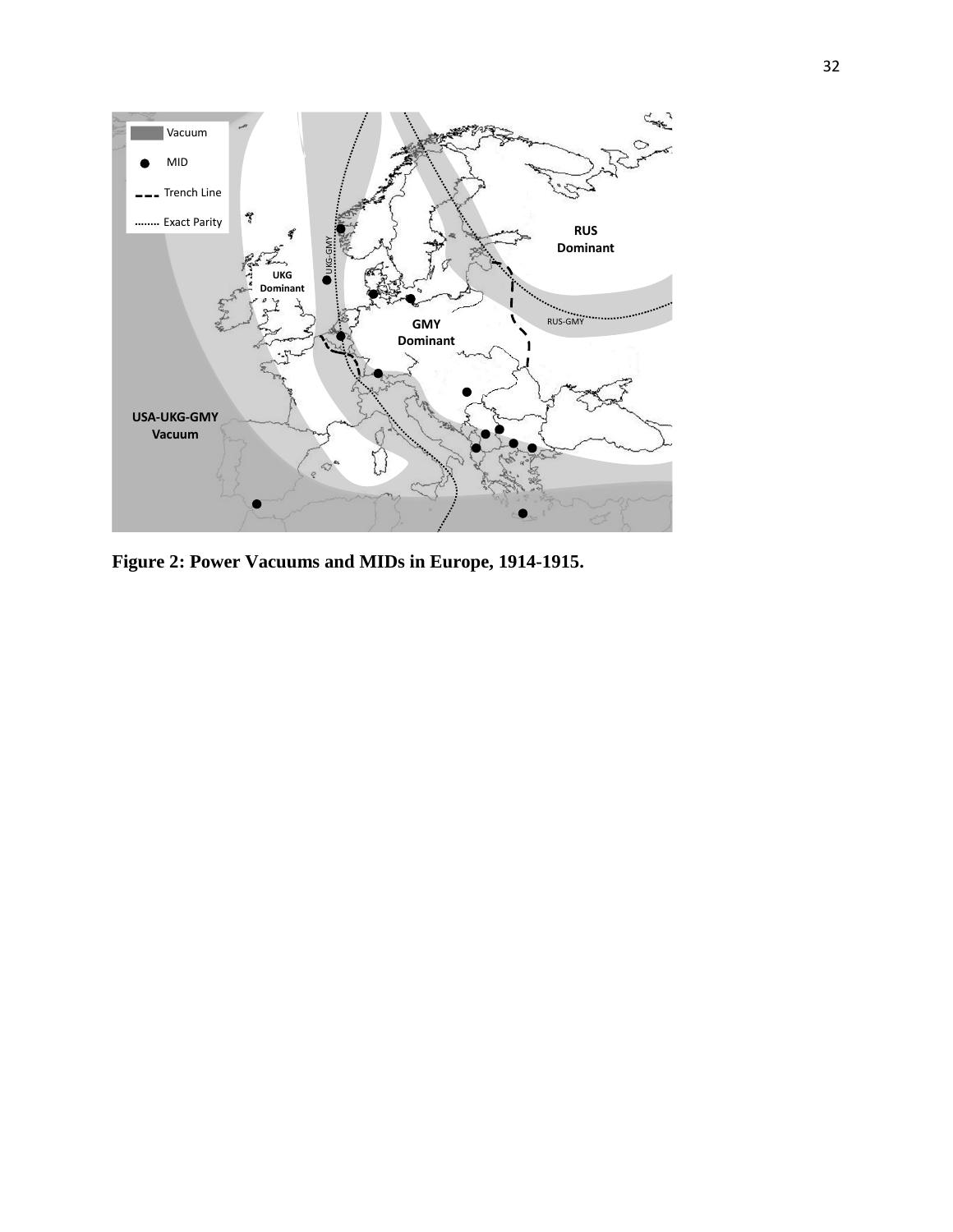

**Figure 3: Power Vacuum and MIDs, 1960.**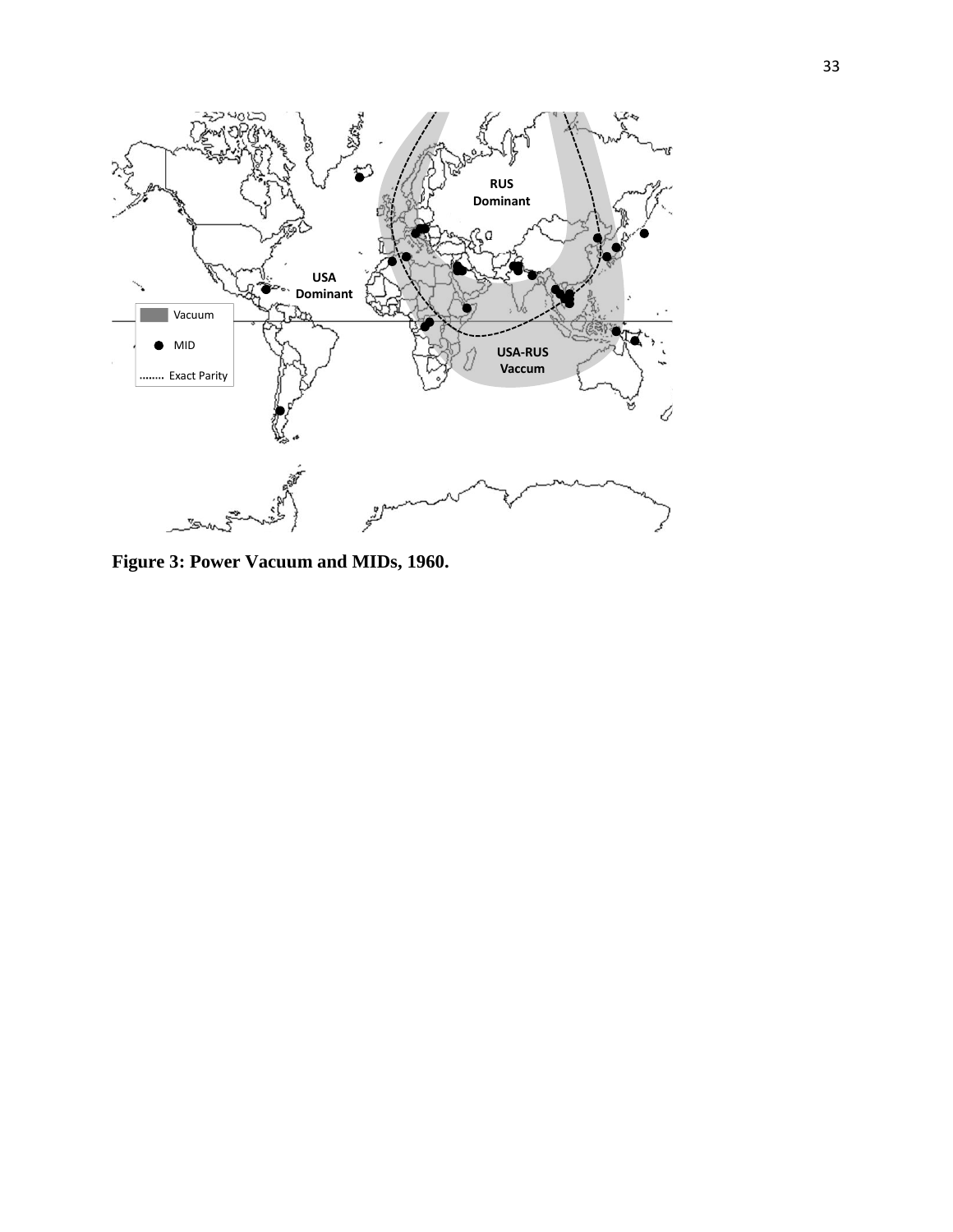

**Figure 4: Predicted Probability of MID Onset for Geographic Spaces.**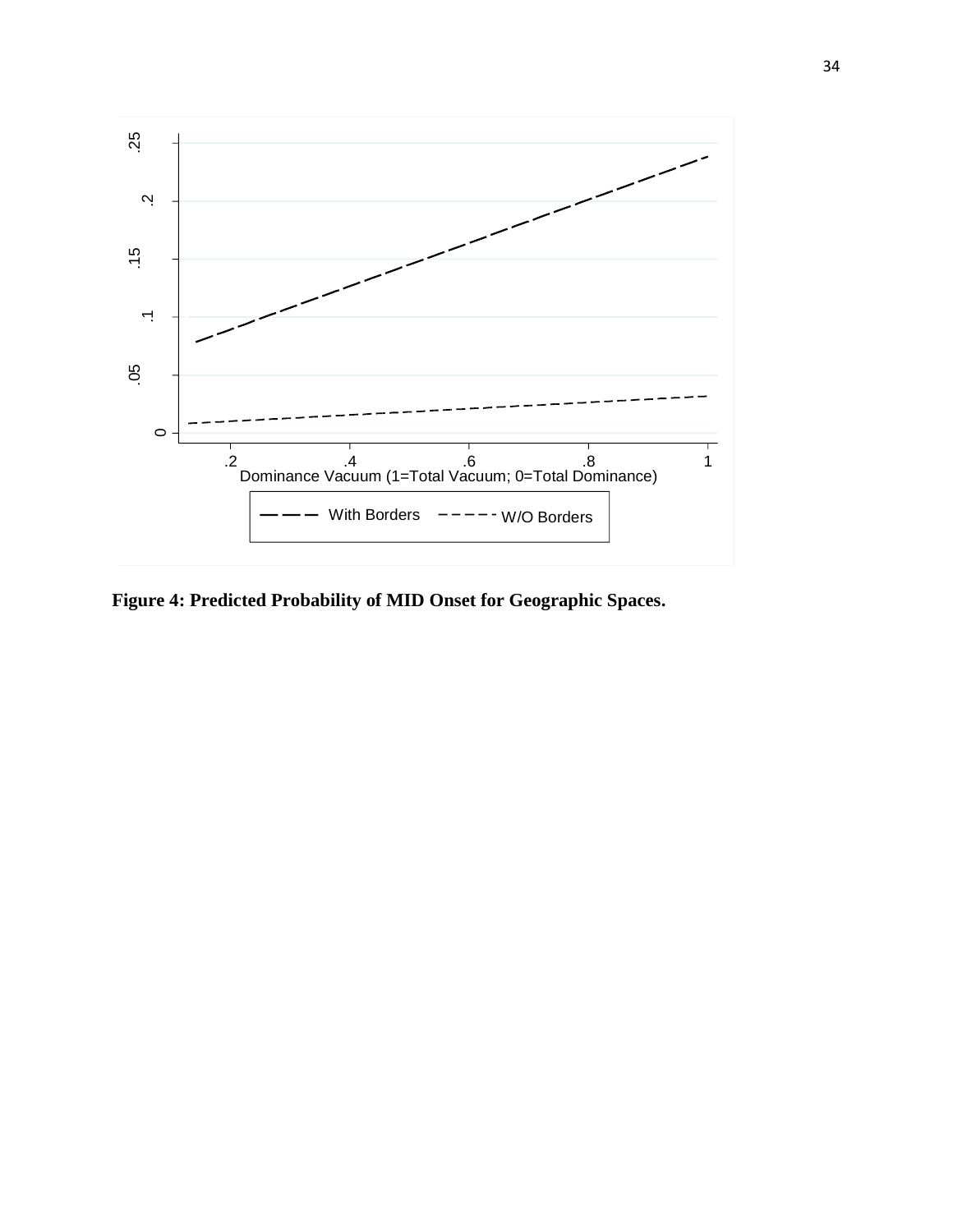

**Figure 5: Predicted Probability of Joint Major Power MID Onset in Geographic Spaces.**